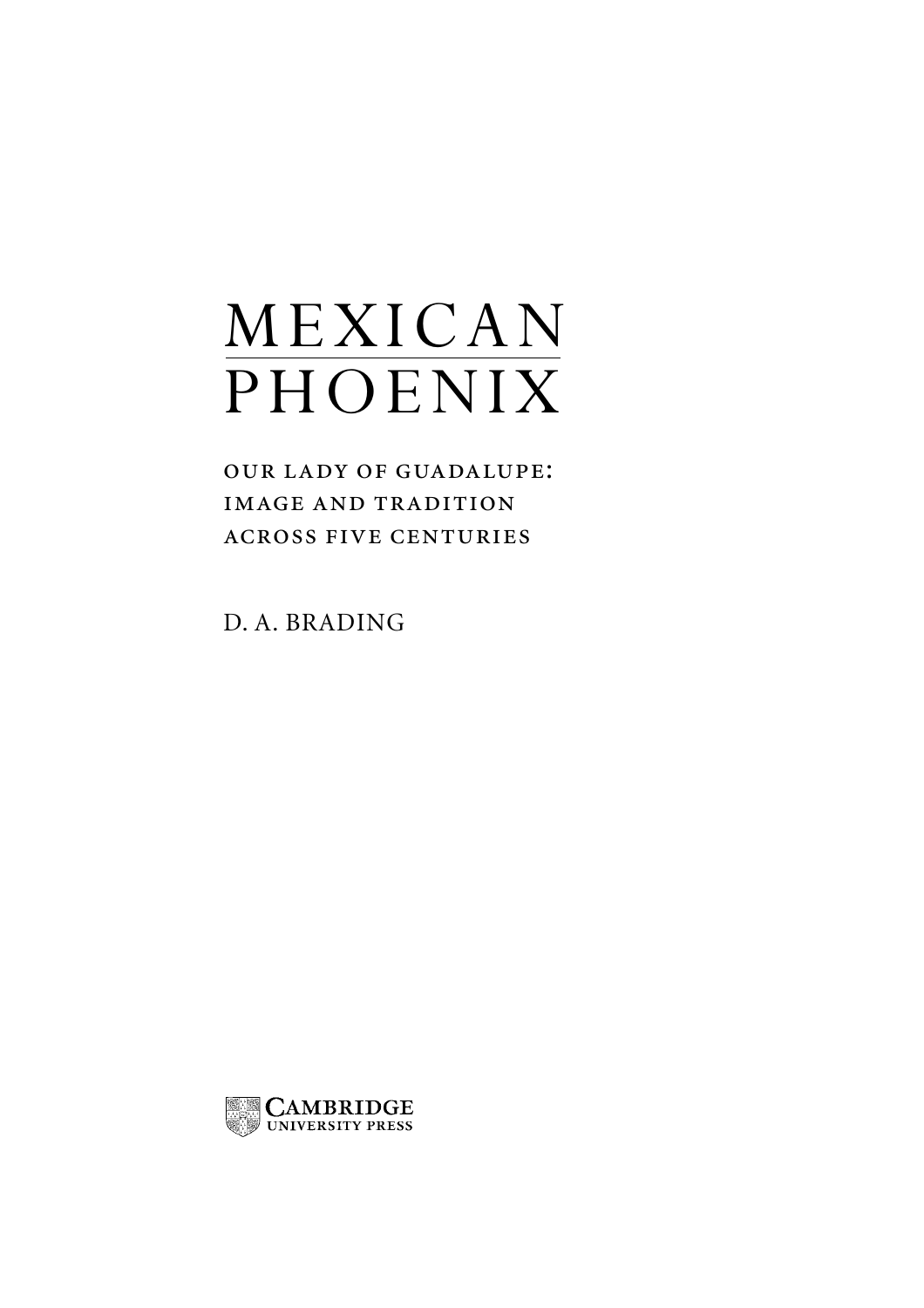published by the press syndicate of the university of cambridge The Pitt Building, Trumpington Street, Cambridge, United Kingdom

cambridge university press The Edinburgh Building, Cambridge CB2 2RU, UK 40 West 20th Street, New York ny 10011–4211, USA 10 Stamford Road, Oakleigh, vic 3166, Australia Ruiz de Alarcón 13, 28014 Madrid, Spain Dock House, The Waterfront, Cape Town 8001, South Africa

http://www.cambridge.org

© D. A. Brading 2001

This book is in copyright. Subject to statutory exception and to the provisions of relevant collective licensing agreements, no reproduction of any part may take place without the written permission of Cambridge University Press.

First published 2001

Printed in the United Kingdom at the University Press, Cambridge

*Typeface*10.5/14pt Minion [gc]

*A catalogue record for this book is available from the British Library*

*Library of Congress Cataloguing in Publication data* Brading, D. A. Mexican Phoenix: Our Lady of Guadalupe: image and tradition across five centuries / D. A. Brading. p. cm. Includes bibliographical references and index. isbn 0 521 801311 1. Guadalupe, Our Lady of. 2. Mary, Blessed Virgin, Saint – Apparitions and miracles – Mexico. 3. Mexico – Religious life and customs. i. Title. bt660.g8 b67 2001 232.91′7′097253–dc21 00–063061

isbn 0 521 80131 1 hardback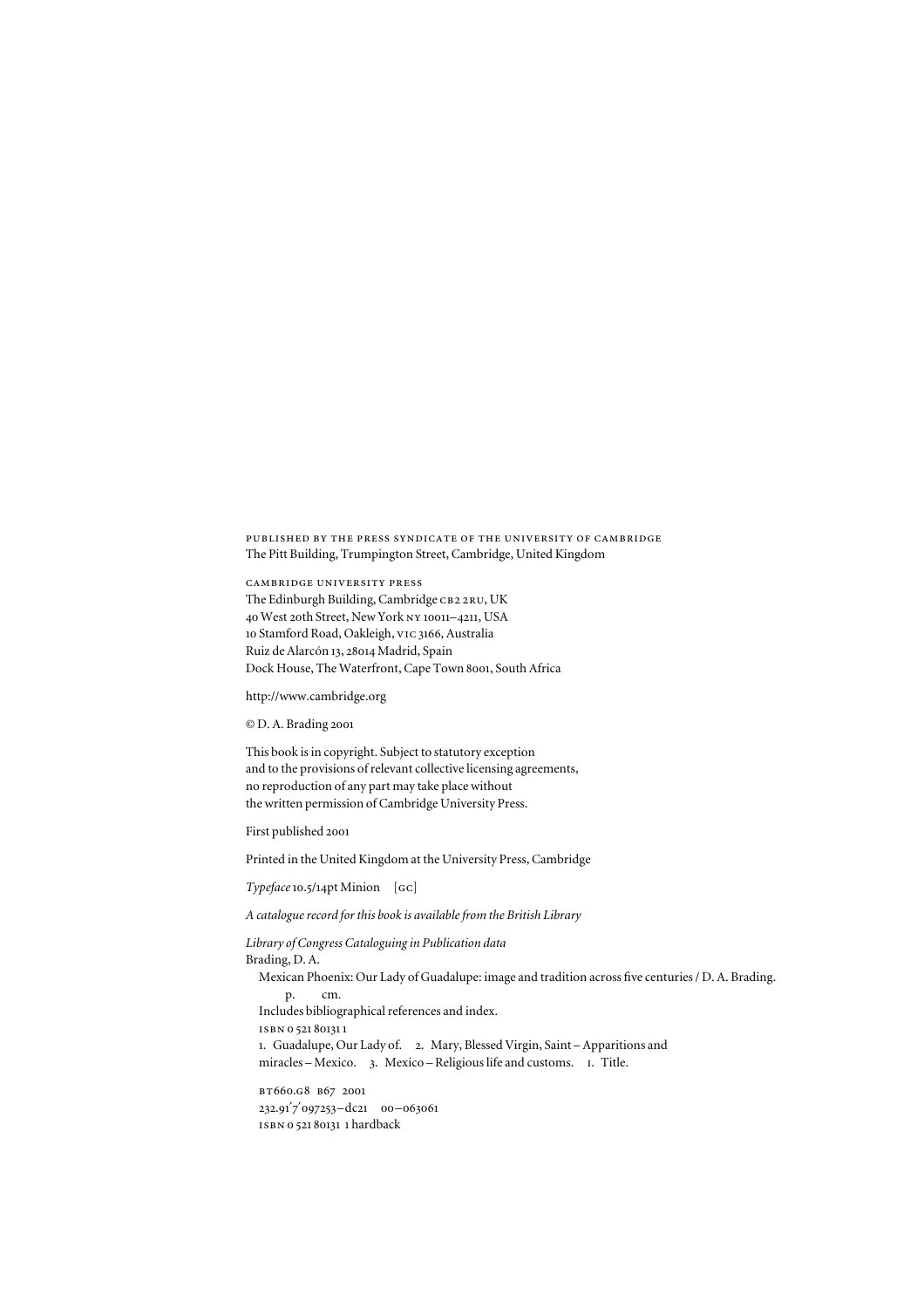# **Contents**

|                | List of illustrations       | page xi |
|----------------|-----------------------------|---------|
|                | Preface                     | XV      |
|                | Introduction                | 1       |
| 1              | Image and typology          | 13      |
| $\mathbf{2}$   | Myth and history            | 33      |
| 3              | The Woman of the Apocalypse | 54      |
| 4              | Indian seer                 | 76      |
| 5              | Presence and tradition      | 96      |
| 6              | Patron of Mexico            | 119     |
| $\overline{7}$ | Divine idea                 | 146     |
| 8              | Heavenly painting           | 169     |
| 9              | Myth and scepticism         | 201     |
| 10             | The last resort             | 228     |
| 11             | History and infallibility   | 258     |
| 12             | The coronation              | 288     |
| 13             | Juan Diego                  | 311     |
| 14             | Nican mopohua               | 342     |
| 15             | Epiphany and revelation     | 361     |
|                | <b>Notes</b>                | 369     |
|                | Bibliography                | 406     |
|                | Index                       | 423     |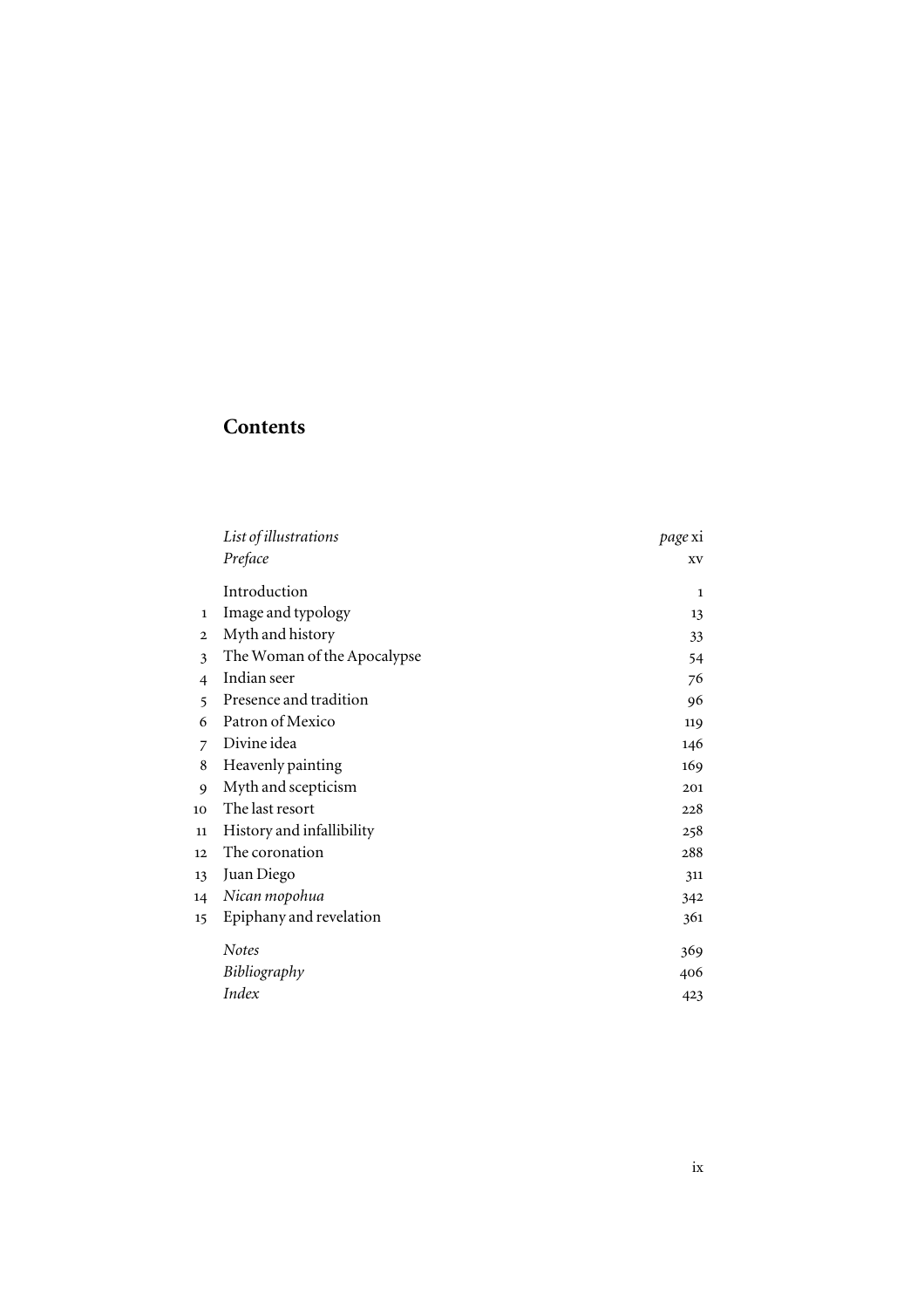# **Illustrations**

|              | Our Lady of Guadalupe, photo Rafael Doniz, Basilica of Santa María   |              |
|--------------|----------------------------------------------------------------------|--------------|
|              | de Guadalupe, Mexico City                                            | frontispiece |
| $\mathbf{1}$ | St Luke painting the Virgin Mary. Engraving after Raphael,           |              |
|              | Biblioteca Nacional, Madrid                                          | page 27      |
| $\mathbf{2}$ | Juan Correa, Our Lady of Pilar with Santiago at Zaragoza, photo      |              |
|              | Pedro Angeles, Church of Santiago del Río, San Luis Potosí,          |              |
|              | Mexico                                                               | 38           |
| 3            | Title page of Luis de Cisneros, Historia de el principio y origen,   |              |
|              | progressos venidas a México y milagros de la Santa Imagen de Nuestra |              |
|              | Señora de los Remedios (Mexico, 1621)                                | 49           |
| 4            | Title page of Miguel Sánchez, Imagen de la Virgen María, Madre de    |              |
|              | Dios de Guadalupe, milagrosamente aparecida en la ciudad de México   |              |
|              | (Mexico, 1648). Centro de Estudios de Historia de México, Condumex,  |              |
|              | Mexico City                                                          | 56           |
| 5            | The apparition of the image of Guadalupe before Juan de Zumárraga.   |              |
|              | Engraving from Sánchez, Imagen de la Virgen María                    | 62           |
| 6            | Our Lady of Guadalupe in her sanctuary. Engraving from Sánchez,      |              |
|              | Imagen de la Virgen María                                            | 67           |
| 7            | Title page of Luis Laso de la Vega, Huei tlamahuiçoltica             |              |
|              | (Mexico, 1649)                                                       | 82           |
| 8            | Apparition of Our Lady of Guadalupe at Tepeyec to Juan Diego.        |              |
|              | Engraving from Luis Becerra Tanco, Felicidad de México, 2nd edn      |              |
|              | (Mexico, 1675). Biblioteca Nacional, Mexico City                     | 94           |
| 9            | Vision of St John the Evangelist on Patmos-Tenochtitlan, photo       |              |
|              | Manuel Zavala. Cartouche from illustration 11                        | 100          |
| 10           | Baltazar de Echave Orio, Our Lady of Guadalupe, 1606,                |              |
|              | photo Pedro Cuevas. Painting in private collection,                  |              |
|              | Mexico City                                                          | 105          |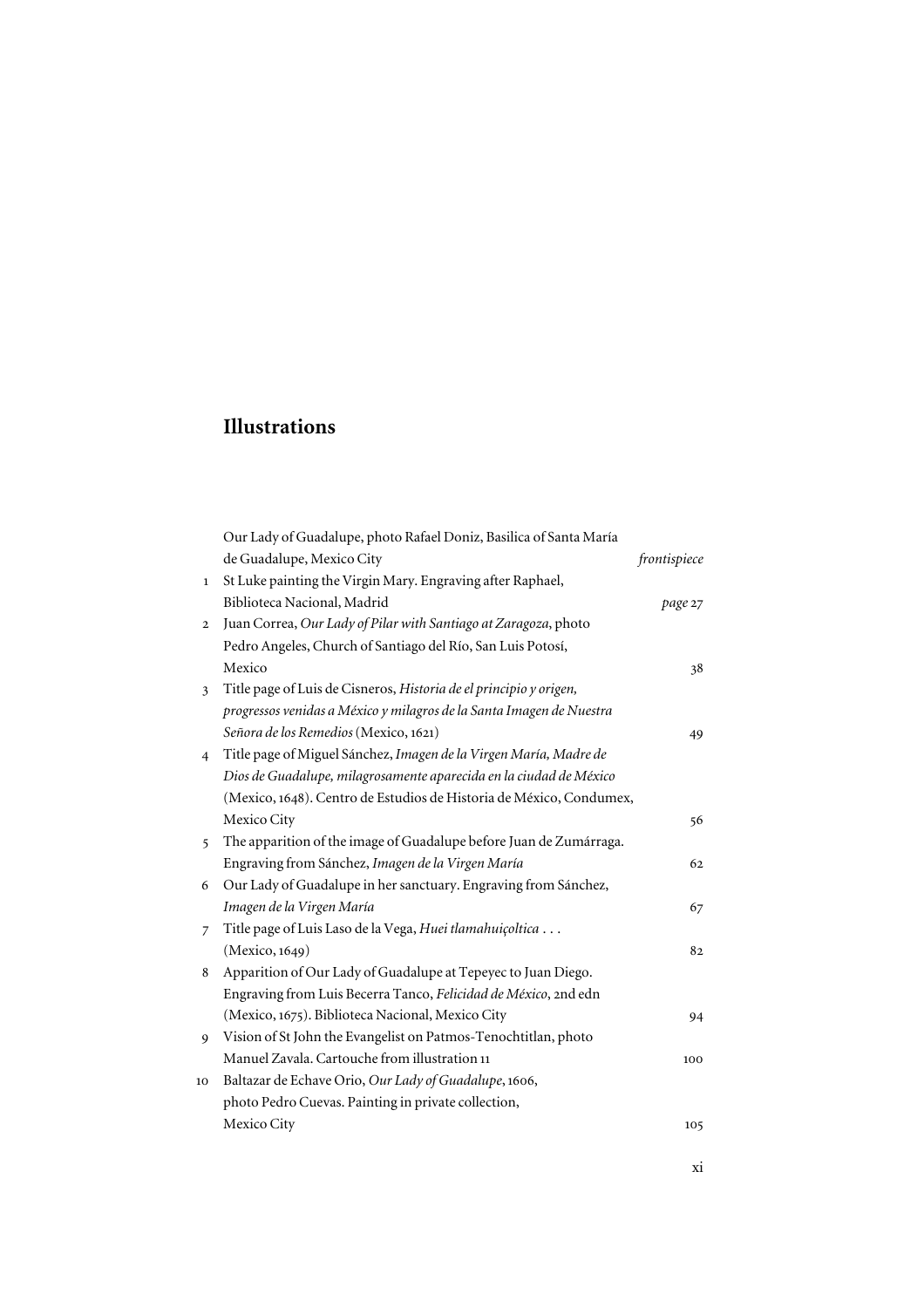### xii list of illustrations

| $11\,$ | Our Lady of Guadalupe with St Michael and St Gabriel, photo Manuel        |     |
|--------|---------------------------------------------------------------------------|-----|
|        | Zavala. Seventeenth-century painting by unknown artist. Museo de la       |     |
|        | Basílica de Guadalupe, Mexico City                                        | 109 |
| 12     | Baltazar Troncoso y Sotomayor, The City of Mexico pleads for the          |     |
|        | Intercession of Our Lady of Guadalupe during the Plague of 1737.          |     |
|        | Engraving after sketch of José de Ibarra. Frontispiece of Cayetano de     |     |
|        | Cabrera y Quintero, Escudo de Armas de México (Mexico, 1746).             |     |
|        | Biblioteca Nacional, Mexico City                                          | 126 |
| 13     | J. S. and J. R. Klauber, Benedict XIV recognizes Our Lady of Guadalupe as |     |
|        | Patron of New Spain, 1754, photo Jesús Sánchez Uribe. An engraving,       |     |
|        | Museo de la Basílica de Guadalupe, Mexico City                            | 134 |
| 14     | St Luke painting the Virgin of Guadalupe, flanked by St John the          |     |
|        | Evangelist, Duns Scotus and Sor María de Agreda. Relief carving on        |     |
|        | the Franciscan College of Guadalupe at Zacatecas. Instituto de            |     |
|        | Investigaciones Estéticas, Universidad Nacional Autónoma de México,       |     |
|        | Mexico City                                                               | 144 |
| 15     | The Holy Family with Mary as Our Lady of Guadalupe, c. 1800, photo        |     |
|        | Jesús Sánchez Uribe. Anonymous painting, private collection, Mexico City  | 151 |
| 16     | Joaquín Villegas, God the Father painting Our Lady of Guadalupe,          |     |
|        | photo Arturo Piera. Eighteenth-century painting, Museo Nacional del       |     |
|        | Arte, Mexico City                                                         | 157 |
| 17     | Antonio Baratti, The Soul of the Virgin Mary is Our Lady of Guadalupe.    |     |
|        | Engraving after sketch of Cayetano Zampinus. Frontispiece of Francisco    |     |
|        | Javier Lazcano, SJ, Opusculum theophilosophicum de principatu             |     |
|        | de navitate Virginis Mariae (Venice, 1755). Author's collection           | 161 |
| 18     | Baltazar Troncoso y Sotomayor, St Michael, surrounded by Angels and       |     |
|        | Apostles, bears Our Lady of Guadalupe. Engraving after design of          |     |
|        | Miguel Cabrera. Private collection, Mexico City.                          | 174 |
| 19     | Miguel Cabrera, St Francis Holds aloft Our Lady of Guadalupe. Painting    |     |
|        | in the ex-college of Guadalupe at Zacatecas. Instituto Nacional de        |     |
|        | Antropología e Historia, Mexico                                           | 176 |
| 20     | José de Ribera y Argomanis, Our Lady of Guadalupe as Patron of New        |     |
|        | Spain, 1788, photo Gilberto Chen. Museo de la Basílica de Guadalupe,      |     |
|        | Mexico City                                                               | 177 |
| 21     | Juan Manuel Yllanes del Huerto, St Thomas the Apostle as Quetzalcoatl     |     |
|        | preaching in Tlaxcala, 1791, photo Ernesto Peñaloza. Watercolour          |     |
|        | on paper. Museo Nacional del Arte, Mexico City                            | 203 |
| 22     | Ramón Torres, Archbishop Alonso Núñez de Haro y Peralta and Abbot         |     |
|        | José Félix Colorado, c. 1785, photo Manuel Zavala. Museo de la Basílica   |     |
|        | de Guadalupe, Mexico City                                                 | 209 |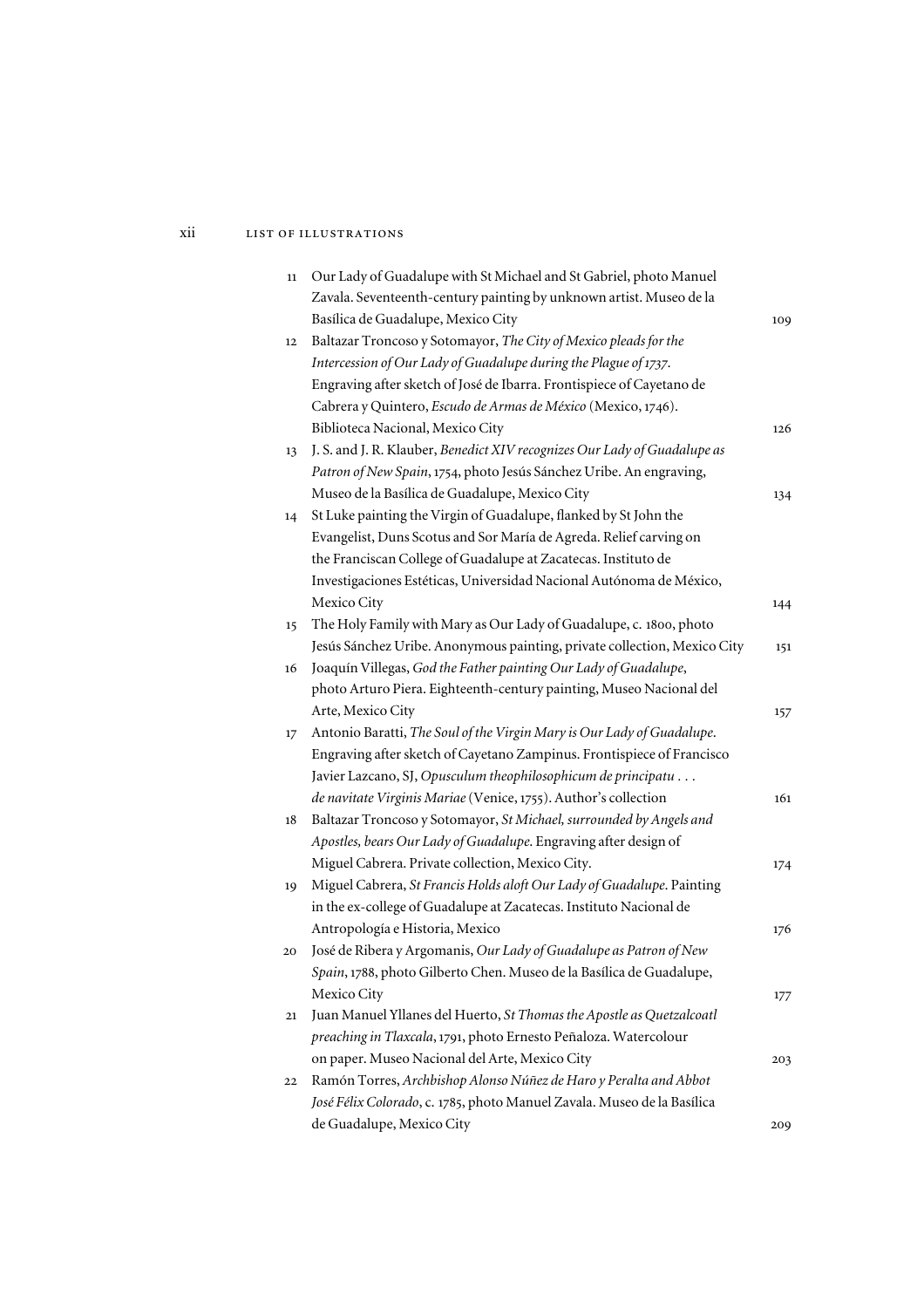#### list of illustrations xiii

| 23 | Pedro Gualdi, The Sanctuary of Our Lady of Guadalupe, engraving in      |     |
|----|-------------------------------------------------------------------------|-----|
|    | Pedro Gualdi, Monumentos de Méjico (Mexico, 1841)                       | 241 |
| 24 | Ignacio Manuel Altamirano, photo 1889, Archivo Casasús, Mexico City     | 254 |
| 25 | Joaquín García Icazbalceta. Painting by unknown artist, Museo           |     |
|    | Nacional de Historia, Instituto de Antropología e Historia, Mexico City | 259 |
| 26 | Fortino Hipólito Vera, bishop of Cuernavaca. Photo taken from Album     |     |
|    | de la coronación de la Santísima Virgen de Guadalupe, ed. Victoriano    |     |
|    | Agüeros (Mexico, 1895)                                                  | 277 |
| 27 | Silvio Capparoni, Abbot José Antonio Plancarte y Labastida, photo Jesús |     |
|    | Sánchez Uribe. Museo de la Basílica de Guadalupe, Mexico City           | 293 |
| 28 | Gonzalo Carrasco, SJ, The Coronation of Our Lady of Guadalupe on        |     |
|    | 12 October 1895, photo Jesús Sánchez Uribe. Museo de la Basílica de     |     |
|    | Guadalupe, Mexico City                                                  | 296 |
| 29 | A Cristero flag, c. 1926, photo Instituto de Investigaciones Estéticas, |     |
|    | Ramón Cuadriello collection, Mexico City                                | 315 |
| 30 | Cristero mass at Coalcomán, 12 December 1928. Contemporary              |     |
|    | postcard. Ramón Cuadriello collection, Mexico City                      | 316 |
| 31 | Miguel Cabrera, True Portrait of the Venerable Juan Diego, 1751,        |     |
|    | photo Jesús Sánchez Uribe. Museo de la Basílica de Guadalupe,           |     |
|    | Mexico City                                                             | 332 |
| 32 | The modern basílica of Guadalupe, 1977, architect Pedro Ramírez         |     |
|    | Vásquez, photo Marco A. Pacheco, from Guadalupe. Maravilla              |     |
|    | Americana. Homenaje a Monseñor Guillermo Schulenberg, ed. Manuel        |     |
|    | Olimón Nolasco, Centro de Cultura Casa Lamm (Mexico, 1998)              | 336 |
| 33 | Ernesto Tamariz, John Paul II, 1982, photo Ernesto Peñaloza.            |     |
|    | Monumental bronze statue in the atrium of the basílica of Guadalupe,    |     |
|    | Mexico City                                                             | 339 |
| 34 | José Luis Neyra, Wonder Woman, photo Neyra Collection, Mexico City      | 346 |
| 35 | Nican mopohua , initial page, from Luis Laso de la Vega, Huei           |     |
|    | tlamahuiçoltica (Mexico, 1649)                                          | 354 |
| 36 | Our Lady of Guadalupe, photo Julie Coimbra, Mexican alabaster statue,   |     |
|    | eighteenth century. Private collection                                  | 364 |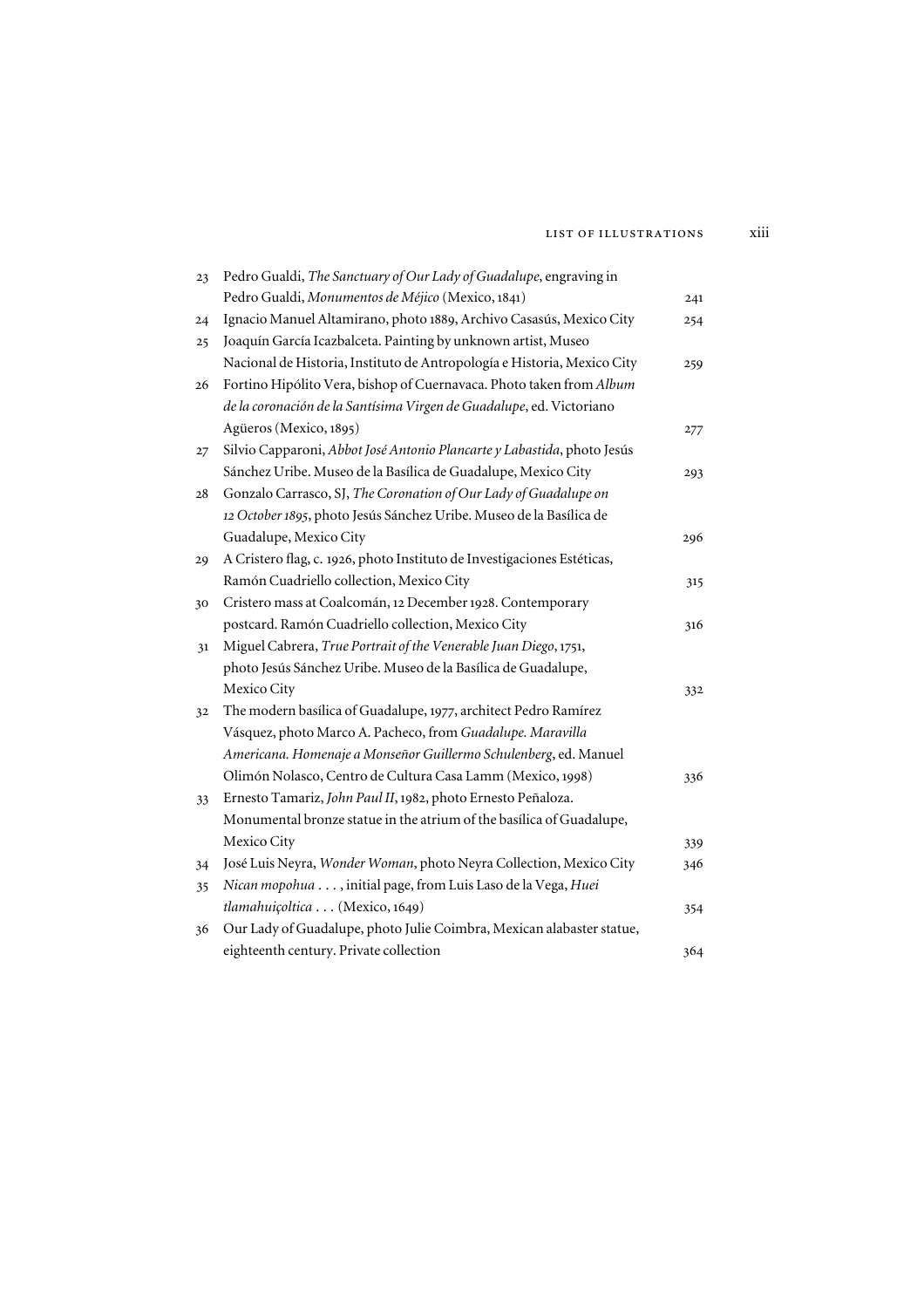#### **1**

## **Image and typology**

#### i

At the beginning of the fourth century, when Constantine the Great embraced Christianity as his imperial religion, his sister asked Bishop Eusebius of Caesarea, the church historian, to give her a likeness of Christ. But he refused, explaining that since Christ was both God and man it was impossible to represent him. In this opinion Eusebius echoed St Clement of Alexandria and Origen, whose insistence that the words of scripture were but outward signs of profound spiritual doctrine led them to scorn any attempt to paint, carve or sculpt figures of Christ or the Holy Trinity. With the spectacle of idolatry still enacted in all the temples about them, how could they approve the veneration of images?<sup>1</sup> In his passionate manner, the North African apologist, Tertullian, condemned all makers of images, no matter what their purpose, and compared these artists to actors and harlots, since to represent was to deceive, its evil purpose being to arouse the passions and incite spectators to idolatry or sin.<sup>2</sup> In these denunciations Christian theologians drew upon the Old Testament and in particular upon the Book of Exodus, where the ten commandments given to Israel began by stating:

> I am the Lord thy God, who have brought thee out of the land of Egypt, out of the house of bondage. Thou shalt have no other gods before me. Thou shalt not make unto thee any graven image, or any likeness of anything that is in the heavens above, or that is in the earth beneath, or that is in the water under the earth; thou shalt not bow down thyself to them, nor serve them.

In the Book of Deuteronomy, Moses reminded Israel that on Mount Horeb or Sinai, God had spoken in the midst of fire, so that only his voice could be heard, without any form or likeness being seen.<sup>3</sup> Thereafter, throughout the Old Testament, the worship of man-made images was mocked and condemned as sinful folly. So too, in his Letter to the Romans, St Paul continued this denunciation of idolatry when he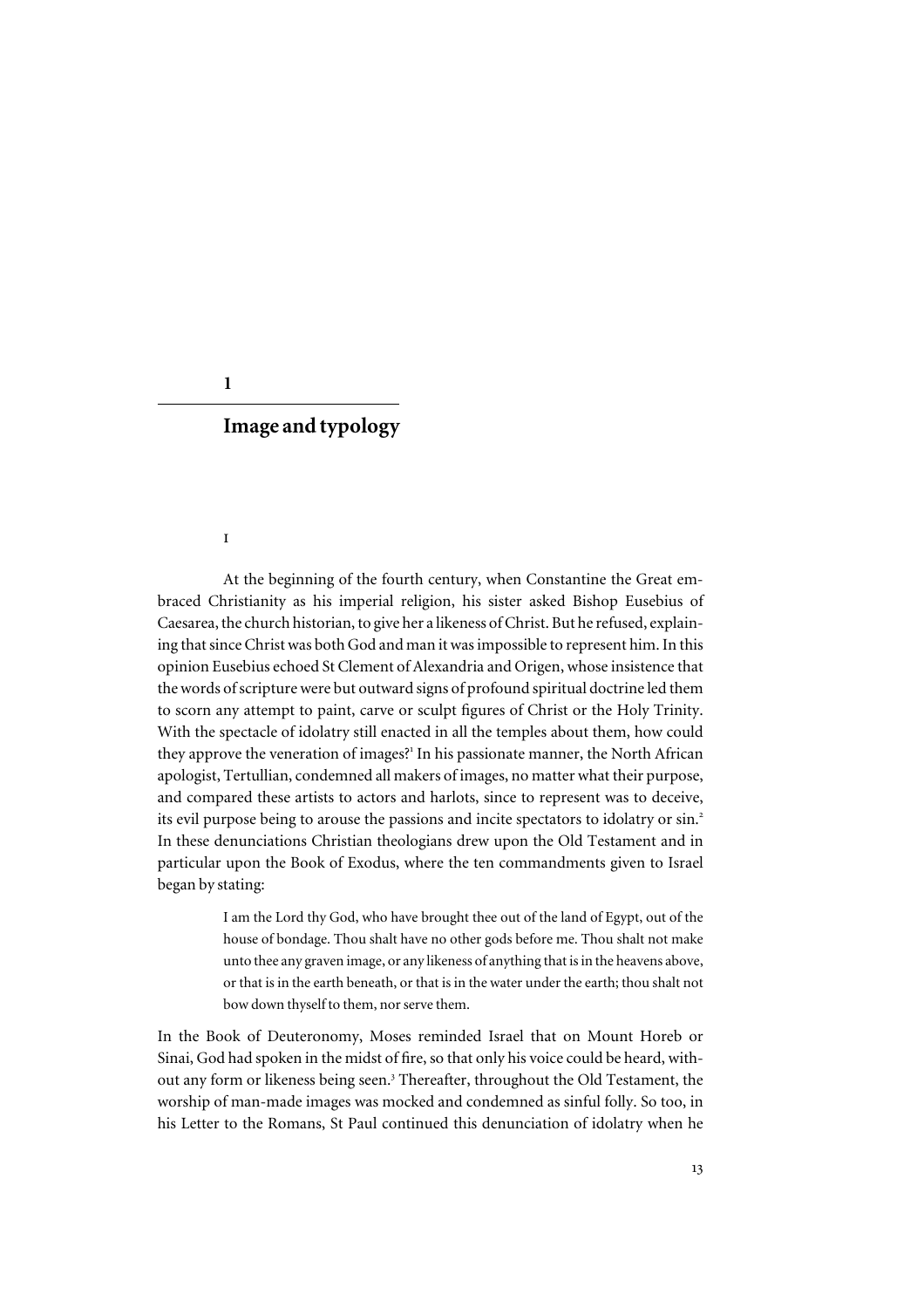condemned the Greeks, since 'professing themselves to be wise, they became fools, and changed the glory of the incorruptible God into an image made like to corruptible man, and to the birds, and four-footed things and creeping things'. 4 As heir to the Judaic dispensation, early Christians suffered martyrdom rather than worship or pay honour to Roman and Greek gods. And indeed, when the divinity of the emperors was proclaimed, many refused to offer the incense demanded by this civic cult and gladly went to their death.

It was thus not until the sixth and seventh centuries that the Christian Church began actively to promote the cult of the holy images, albeit in the form of painting rather that of sculpture or carving. This veneration had its roots in various practices. In the catacombs, Christians commemorated the dead by leaving votive tablets on which at times the departed were depicted as praying to Christ and the saints. The tombs of martyrs were especially venerated, and eventually these saints were represented. Equally important, the Eastern empire continued the Roman practice of a public display of statues and paintings of the emperors, who as Christians, were obviously no longer adored, but whose likeness was still accorded all due honour.<sup>5</sup> This practice was justified by Christian theologians, since as St Basil the Great argued, 'the honour given to the image is transferred to its prototype'. The reasoning behind this famous judgement was spelt out by St Athanasius when he declared: 'in the image of the emperor is appearance and form, and in the emperor is the appearance which is in the image . . . whoever venerates the image venerates the emperor in it, for the image is his form and appearance'.<sup>6</sup> Obviously, here were reasons enough to defend the veneration of paintings of Christ and his saints.

At much the same time there emerged the pious tradition that Christ himself had imprinted his likeness on a cloth sent to Agbar, king of Edessa, and that during his Passion a likeness remained imprinted on the towel offered to him by St Veronica. Then again, certain icons of the Virgin Mary were thought to have been painted by St Luke during her lifetime, albeit in idealized form, when she was invariably represented as a young woman with the Christ child in her arms.<sup>7</sup> These originals of Christ and Mary were soon copied and the copies equally became the objects of veneration. It was not long before certain icons had the power of performing miracles ascribed to them, usually by curing their devotees of their illnesses and other infirmities. Once this became widely known, these icons became cult images, which is to say, they attracted pilgrims and were accorded especial devotion with, at times, confraternities formed in their honour. From this it was but a short step for icons to be acclaimed as the patrons of cities, especially since it had become the practice to dedicate churches to the Virgin Mary or to other saints. During Christian festivities such icons were at times carried through the streets of the cities they protected by their presence. Indeed, when the armies of the Byzantine empire sallied forth to do battle with the forces of Islam, they were accompanied by holy images.<sup>8</sup>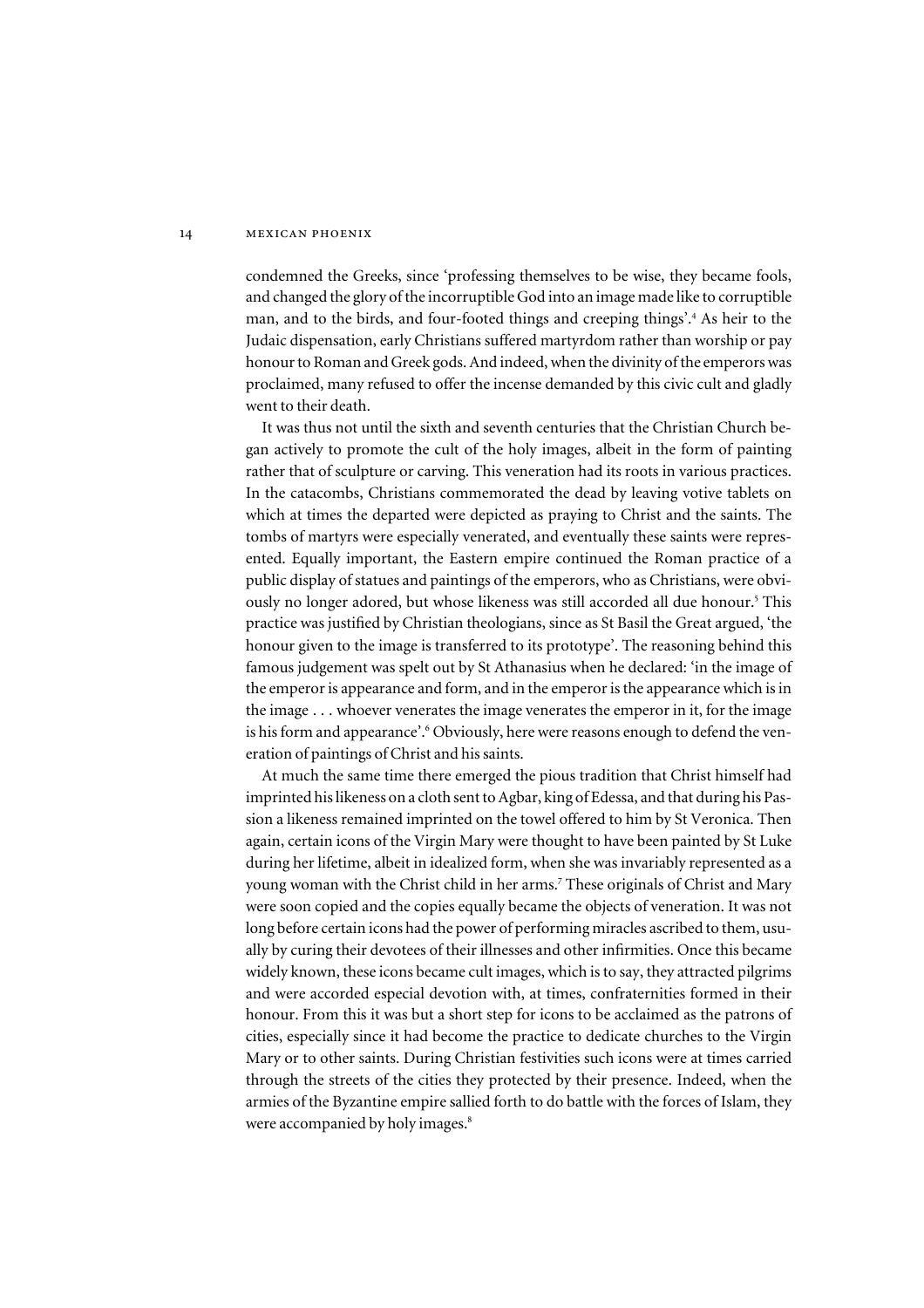With the accession of the Isaurian dynasty in the eighth century, however, the emperors led a fierce campaign to eradicate all forms of sacred representation. Leo III  $(717-41)$  not only decreed the destruction of all icons, but also had mosaics in churches which depicted Christ, Mary and the angels replaced by simple crosses. His successor, Constantine V, justified the campaign by affirming that 'anyone who makes an icon of Christ has failed to penetrate to the depths of the dogma of the inseparable union of the natures of Christ', which was to say, that if Christ was indeed the second Person of the Holy Trinity, then it was both impossible and offensive to encompass his divinity in any likeness made of wood and paint.<sup>9</sup> When a change of ruler brought about a return to traditional practice, the Seventh General Church Council, held at Nicaea in 787, strongly approved of the cult of icons:

> like the figure of the honoured and life-giving cross, the revered and holy images, whether painted or made of mosaic or of other suitable material, are to be exposed in the holy churches of God, on sacred instruments and vestments, on walls and panels, in houses and by public ways; these are the images of our Lord, God and saviour, Jesus Christ, and of our Lady without blemish, the holy God-bearer, and of the revered angels and of any of the saintly holy men. The more frequently they are seen in representational art, the more are those who see them drawn to remember and long for those who serve as models, and to pay these images the tribute of salutation and respectful veneration. Certainly this is not the full adoration in accordance with our faith, which is properly paid only to the divine nature, but it resembles that given to the figure of the honoured and life-giving cross, and also to the holy books of the gospels and to other sacred cult objects. Further, people are drawn to honour these images with the offering of incense and lights, as was piously established by ancient custom. Indeed, the honour paid to an image traverses it, reaching the model; and he who venerates the image, venerates the person represented in that image.<sup>10</sup>

Although the iconoclastic fury was to return to haunt the Eastern empire, the decrees of Nicaea were accepted across the Christian world and constituted, so to say, the theological charter for the veneration of holy images in both the Latin and Greek Churches.

The most powerful defence of icons was mounted by St John Damascene (675– 749), a Syrian theologian who ended his days in a monastery situated close to Jerusalem, then under Muslim rule. From this vantage point, he protested against emperors meddling in doctrinal matters, which were the province of apostles, prophets and bishops. In his treatise *On Holy Images*, he cited God's commandment against idolatry in Exodus, only then to note that God had also instructed Moses to construct the Ark or tabernacle of the Covenant to house the tablets of the Law brought down from Mount Sinai. But this ark, upon which a gold mercy seat or throne was to be placed,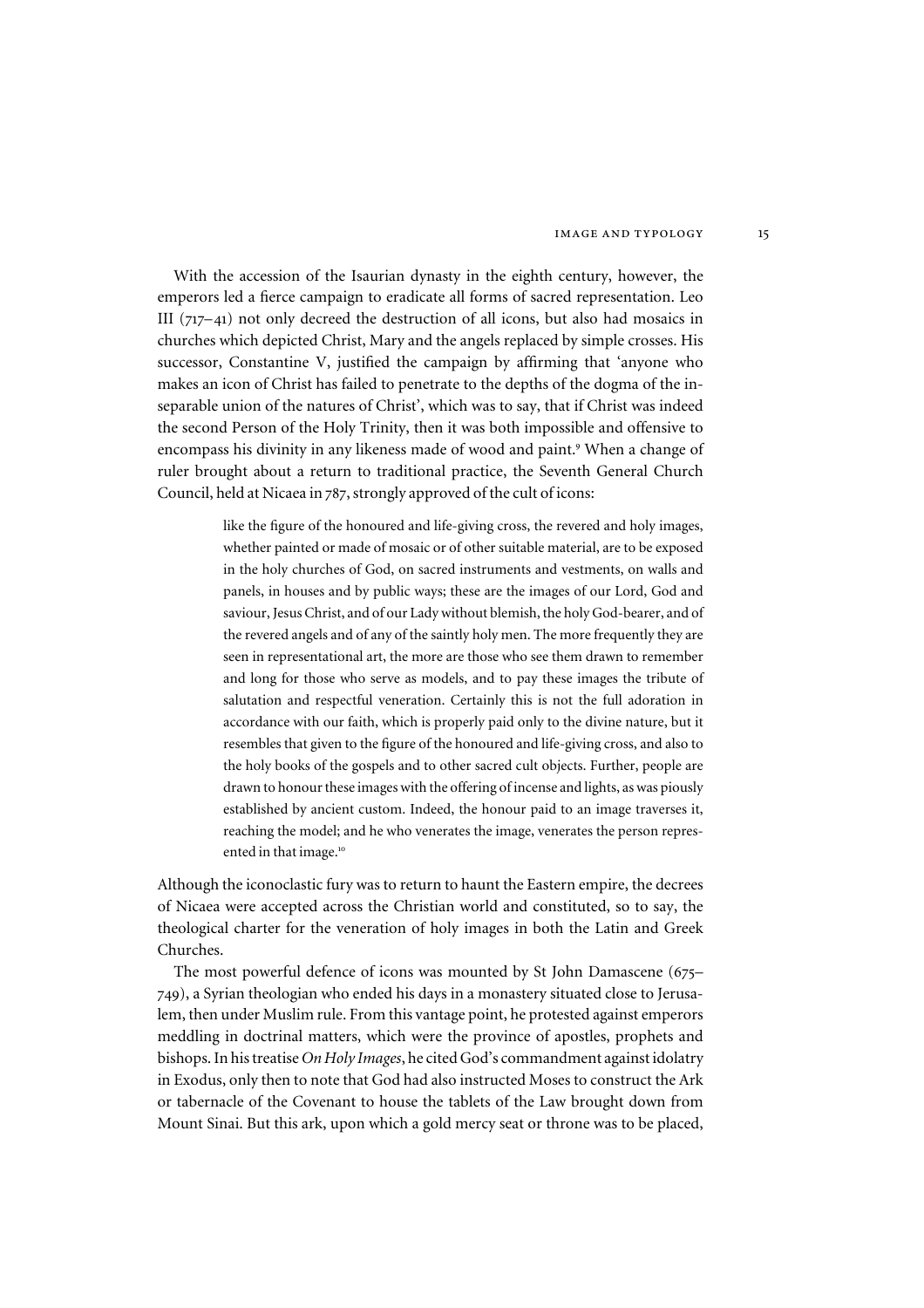was flanked and overshadowed by two golden cherubs. When Solomon built the Temple at Jerusalem, the ark and mercy seat were placed in the inner sanctuary, the Holy of Holies, with the two cherubim still guarding it. Similar figures, together with those of lions and bulls, decorated the temple walls. It followed, so St John argued, that although the Law condemned the worship of material objects as idolatry, it did not forbid the representation of angels with gold and silver despite their spiritual nature.<sup>11</sup> Moreover, although Moses did not describe God save by fire and word, the prophet Isaiah saw God apparently seated on his throne, albeit obscured by the wings of six seraphim. Such was the Jewish veneration for the material symbols of their religion that, as the author of the Letter to the Hebrews recalled, the Tables of the Law, Aaron's miraculous rod, and a jar of manna collected in the desert were preserved in the Temple's inner sanctuary.<sup>12</sup> And indeed, in their synagogues the Jews continued to venerate the scrolls of the Law, the Torah, which were kept in a sacred ark or tabernacle.<sup>13</sup>

The emphasis on material signs was also justified by human psychology: 'since we are fashioned of both soul and body, and our souls are not naked spirits, but are covered, as it were, with a fleshly veil, it is impossible for us to think without using physical images'. Moreover, of all senses, so St John affirmed, sight was the noblest and that which most illuminated the soul. Writing at a time when books were read aloud rather than silently, he added: 'What the book is to the literate, the image is to the illiterate. Just as words speak to the ear, so the image speaks to the sight; it brings us understanding.' <sup>14</sup> But to deny icons was not merely to hinder devotion and understanding; more gravely, it was to deny the Incarnation of Christ. By their blasphemous destruction of holy images, the iconoclasts denied the doctrine of the Council of Chalcedon (450) that Jesus Christ was 'one person with two natures', true God and true man. As St John explained, 'I worship Him who clothed himself in the royal purple of my flesh . . . the flesh assumed by Him becomes divine and endures after its assumption.' If Christ was fully human, then he could be materially represented and these images demanded veneration, since 'I do not worship matter; I worship the Creator of matter who took flesh.' At the same time, St John agreed with the iconoclasts that to portray the Almighty, to confine the uncircumscribed Godhead within an icon frame, would be an act of idolatry: 'If we attempted to make an image of the invisible God, this would be sinful indeed', an opinion which prevented Orthodox painters from depicting the Trinity save under the form of the three angels who visited Abraham.<sup>15</sup>

Not content with mere defence, St John drew upon neo-platonic philosophy to frame a theology of holy images. His starting point was the principle that if 'an image is a likeness . . . showing in itself what it depicts', it also 'reveals or makes perceptible those things which are hidden'. Which was to say, that since artists had an idea of their painting before sitting down to work, the painting possessed within itself something of that idea. And although there was a difference between a natural and an artificial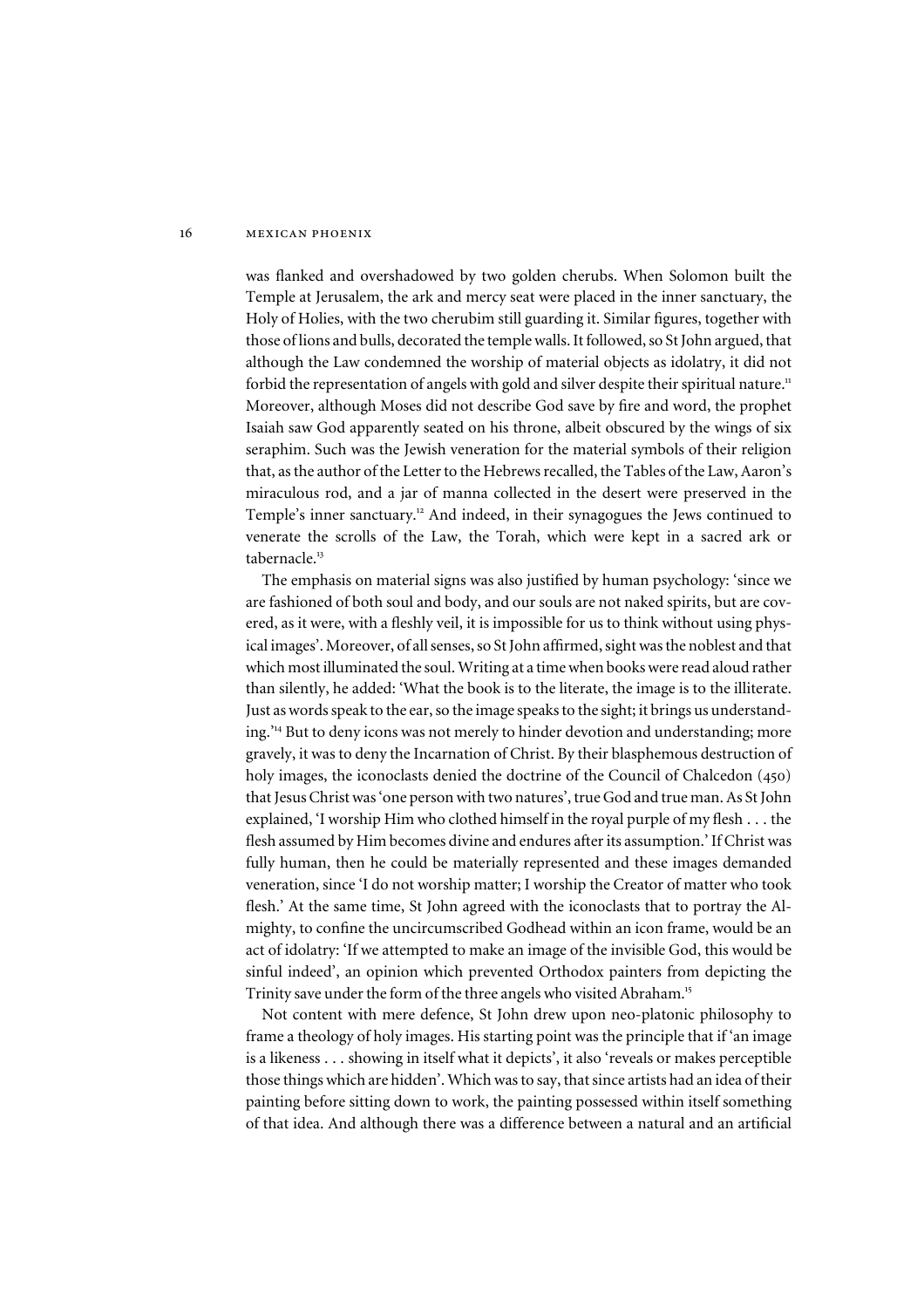image, nevertheless, a logical relation existed between a son's likeness to his father and a portrait's likeness to the artist's model. If these premises be granted, then it was possible to construct what has been called 'The Great Chain of Images', which descended all the way from the Trinity to the lowliest icon.<sup>16</sup> As St John explained, with the Holy Trinity, 'the Son of the Father is the first natural image of the invisible God'. But the Trinity, which dwelt in eternity, possessed 'images and figures of things He has yet to do, and the purpose of each of them were called predeterminations by holy Dionysius'. The third class of image was mankind, since as Scripture declared, man was made in the image and likeness of God. The fourth category of images was the descriptions of natural phenomena in the Bible, such as the sun, light and mountains, which could be interpreted as symbols of God and his power. There followed the fifth class, which consisted of the prefigurations of persons and events of Christian revelation which were found in the Old Testament. Finally, the sixth class comprised the material remembrances of past events, be they the words of scripture, icons, or objects such as Aaron's rod or the jar of manna. In all these categories of images, the divine power was in some measure revealed and, if the Holy Spirit dwelt within the saints, who were Christ's friends, so also he stayed close to their images and tombs. Thus it was not merely Christ's images which were to be venerated, but also the likenesses of his Mother, the saints and the angels. What could be more moving than the story of St John Chrysostom, who, in reading St Paul's epistles, had an icon of the apostle before him and who took the icon into his hands when he conversed with his beloved master?<sup>17</sup>

The implications of this neo-platonic theology of holy images were explored by St Theodore of Studios (759–826), a monk of Constantinople, who sought to counter the iconoclastic charge that a true image should have the same essence as its prototype. Which was to say, that whereas Christ was the natural image of his Mother, sharing the same human essence or nature, by contrast, an icon of Christ was his artificial image, its essence as a material object being radically different. To venerate such an object was to be guilty of idolatry. In response to these objections, Theodore reiterated the arguments of St John Damascene, but then drew a scholastic contrast between essence or nature on the one hand and likeness or form on the other. An icon was like the shadow of its heavenly prototype, or, to change the metaphor, it resembled a likeness stamped in wax: and thus in both cases its existence depended on the prototype. He affirmed that 'Christ is the prototype of his image . . . the artificial image is the same as its archetype in likeness, but different in essence . . . It is not the essence of the image we venerate, but the form of the prototype which is stamped upon it . . . the image has one form with its prototype; therefore they have one veneration.<sup>18</sup> It thus followed that 'although two in nature, the prototype and image are one in hypostatic likeness' and hence icons should command the same veneration as that accorded to Christ or Mary. These were indeed bold conclusions.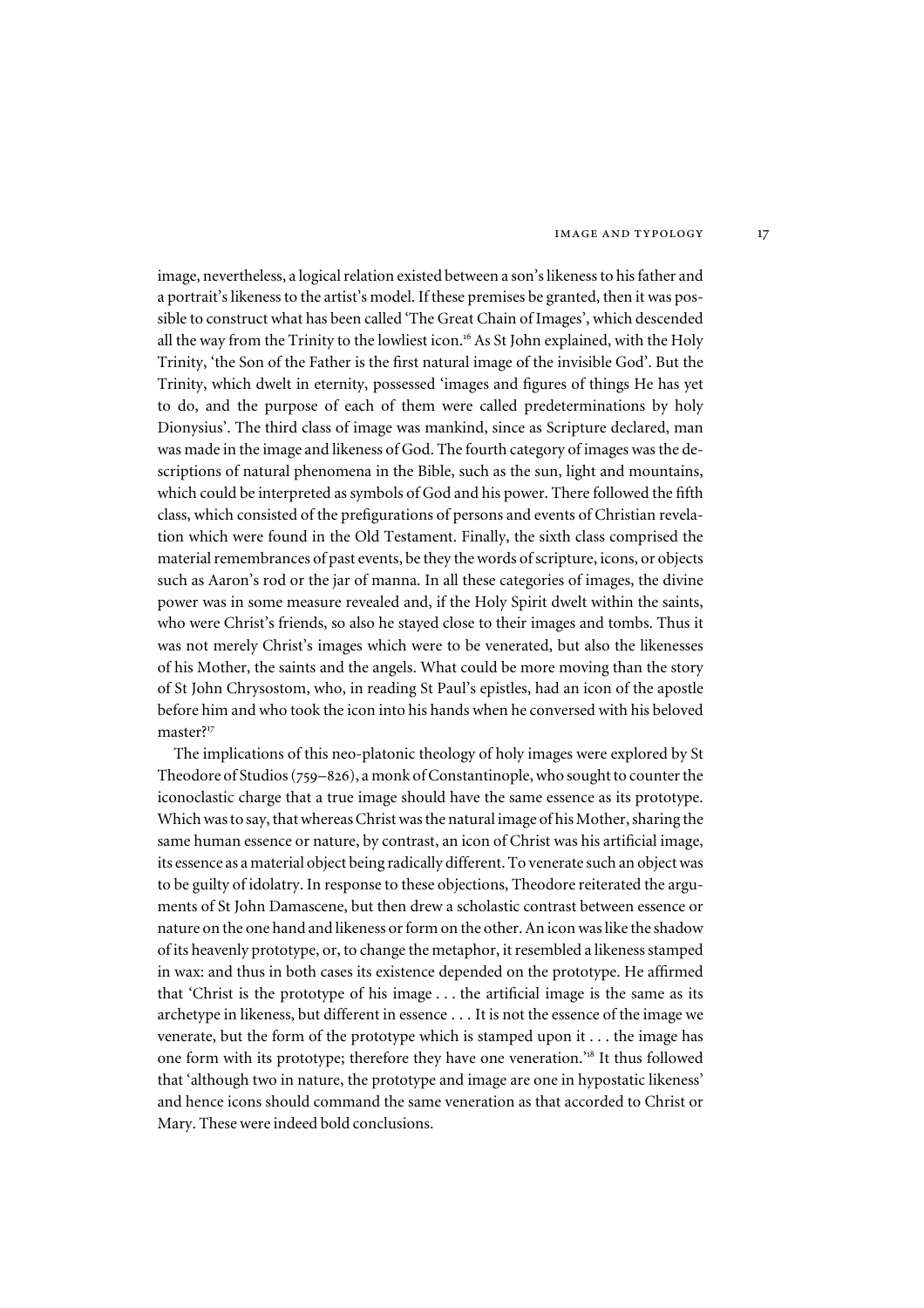With such powerful theological defence, it was no wonder that the veneration of icons was restored across the Orthodox world. However, the iconoclastic campaign led to a strict regulation of the cult of images. Henceforth, in virtually all Greek churches Christ was depicted either in mosaic or painting as Pantocrater, the ruler of the universe, his image dominating the sanctuary from the high walls of the dome. So too, Mary was invariably portrayed as Theotokos, the Mother of God, with the Christ child in her arms, often accompanied by angels or saints, and located in the apse. It later became the practice to hang icons on the chancel screen which shielded the sanctuary from the faithful, and to carry these images in procession during the liturgy. At the same time individual images once more came to be venerated for the miracles they performed or for the protection they afforded, and hence attracted pilgrims and devotion. Moreover, despite the strict control exercised over the subject matter of icons, regional schools differed in their portrayal and during the eleventh century a new style arose which sought to arouse devotion through the illusion of life.<sup>19</sup> Scenes from the life of the Virgin and Christ thus came to depict their love and suffering. When the famous Mandylion image of Christ was brought from Edessa to Constantinople in 944, it was acclaimed as 'a second Ark of the Covenant'. 20

Although St John Damascene was the last Greek Father to be honoured by the Latin Church with his own feast day, his abstruse theology of holy images was not adopted in the West. Instead, Rome chose to stress the didactic and devotional value of church paintings. Pope Gregory the Great reiterated the common view that 'the picture is for the simple man what writing is for those who can read'. In effect, an icon or mosaic was defined as a representation, the purpose of which was to assist the imagination and stir the devotion of worshippers whose minds should be firmly fixed on the heavenly originals of the paintings they saw.<sup>21</sup> For all that, in Rome a much-venerated icon was thought to be the likeness of Christ that had been imprinted on St Veronica's towel, and the ancient icon of Mary kept in the church of St Maria Maggiore was reckoned to have been painted by St Luke. Both of these images were carried through the streets in processions and became the objects of fervent cults. Moreover, with the tragic capture of Constantinople in 1206, many icons were seized and brought back to Italy, where later they were also attributed to St Luke.<sup>22</sup> Where the West came to differ from the East was in the construction of elaborate altarpieces in which painters vied to demonstrate their skill in portraying the suffering humanity of Christ and the Virgin.

In the Latin Church, however, it was the relics of martyrs and confessors which most attracted popular devotion. In the closing pages of the *City of God*, St Augustine (354–430) marvelled at the miraculous cures wrought at the tombs of martyrs in North Africa.<sup>23</sup> Quick to avert charges of idolatry, he defended this new cult by arguing that whereas pagans had erected temples to honour the cures performed by their idols, Christians had built memorial shrines in which the normal liturgy was performed, all prayer thus directed to Christ and the Trinity, with the martyrs merely named rather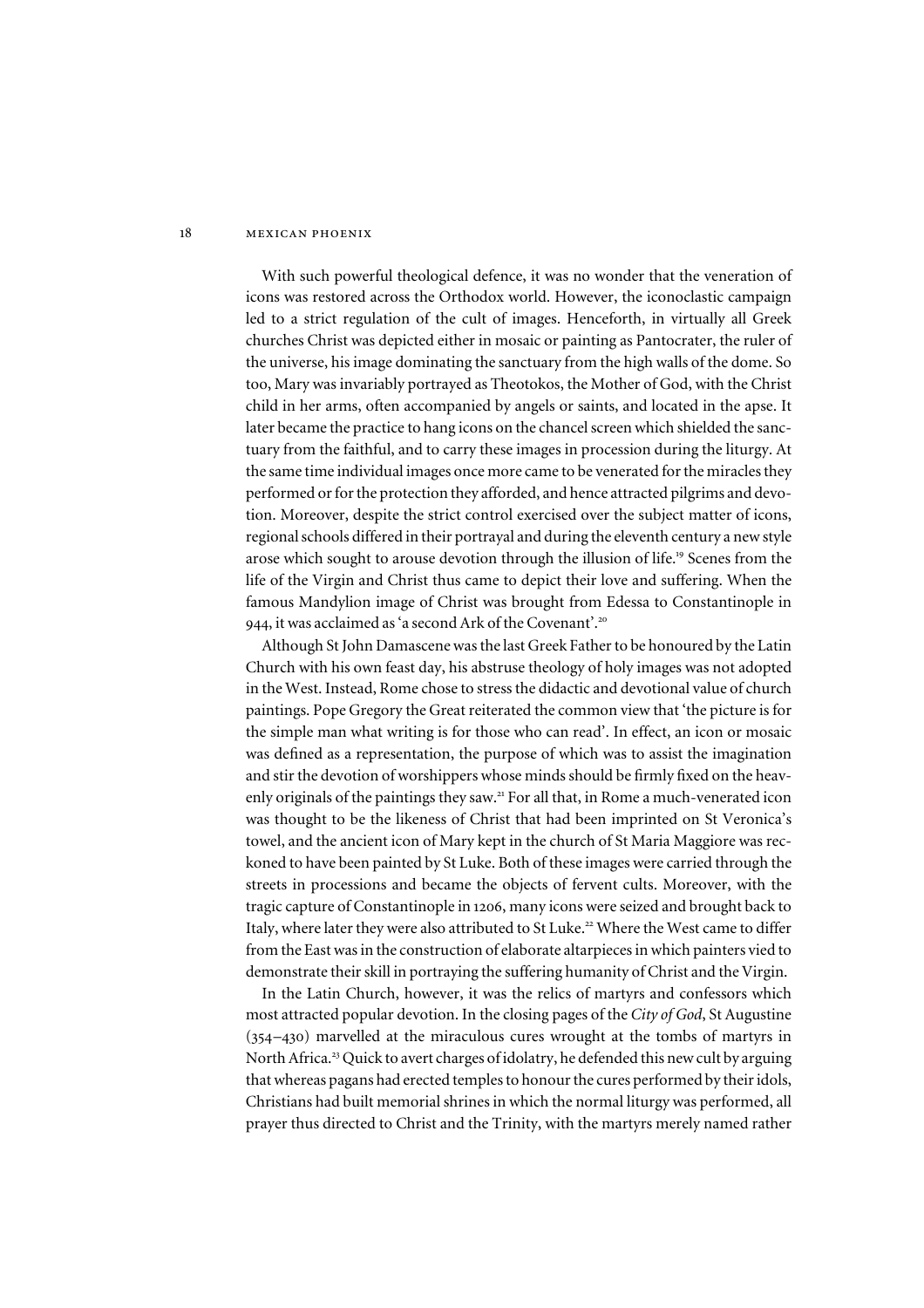than being directly invoked. It was thus in the fifth and sixth centuries that the cult of saints extended across the Western provinces of the former Roman empire, generally centred on the relics which were deposited in splendid shrines, often built by local bishops and at times housed within their cathedrals. Although the souls of martyrs and confessors were obviously in heaven, their bones were thought to possess a numinous power, a heavenly indwelling presence, which could cast out devils and heal the sick. Their tombs attracted numerous pilgrims; their lives and sufferings became the subject of pious biography, and the miracles enacted at their shrines were faithfully recorded. Martyred saints were adopted by cities as their patrons, and the celebration of their feast days became annual expressions of collective solidarity. These patrons were seen by the populace as heavenly guardians, whose protection was ensured by the presence of their relics. As was the case with icons, there was thus a general craving for the divine truths of Christianity to be firmly rooted in a tangible, material presence.<sup>24</sup>

Whereas these early cults were usually confined to a particular city and its province, by contrast, in ninth-century Spain the discovery of the tomb of St James at Compostela led to that apostle's being proclaimed patron of Spain. Since at this time most of the Peninsula was occupied by Muslim rulers, his protection became all important, especially when it was affirmed that the saint had intervened at the battle of Clavijo, an action which soon led to his being dubbed the 'Moorslayer', and thus invariably portrayed on horseback, sword in hand. So powerful was the cult that Muslims compared the sanctuary to the Kaaba at Mecca and, although in 997 the caliph Almansor burnt the church at Compostela to the ground and carried off its bells, he left the tomb untouched. For their part, many Christians confused St James the son of Zebedee with St James the 'brother' of Christ and first bishop of Jerusalem. In any case, it was alleged that the saint had come to Spain to preach the gospel shortly after Christ's death and, although he returned to Palestine where he was martyred, his remains were brought back to Compostela.<sup>25</sup> With such a lineage, it was small wonder that the relics of Santiago Matamoros came to attract pilgrims not merely from Spain but from across Europe.

At some point, possibly in the tenth century, the cult of images was transformed when relics of martyrs and saints were deposited in cavities within wooden statues, which were then covered in gold foil and decorated with jewels. Among the first of these reliquary statues was the bejewelled figure of St Faith, venerated at Conques in France, which attracted pilgrims from afar and wrought many miraculous cures.<sup>26</sup> Obviously, relics continued to be worshipped, and both the bones of St Thomas à Becket, the martyred archbishop of Canterbury, and the bones of St Francis interred in Assisi attracted pilgrims in their thousands. But once reliquaries were shaped as images it was but a short step for statues and crucifixes to become objects of devotion in their own right. By the close of the Middle Ages, each country possessed shrines of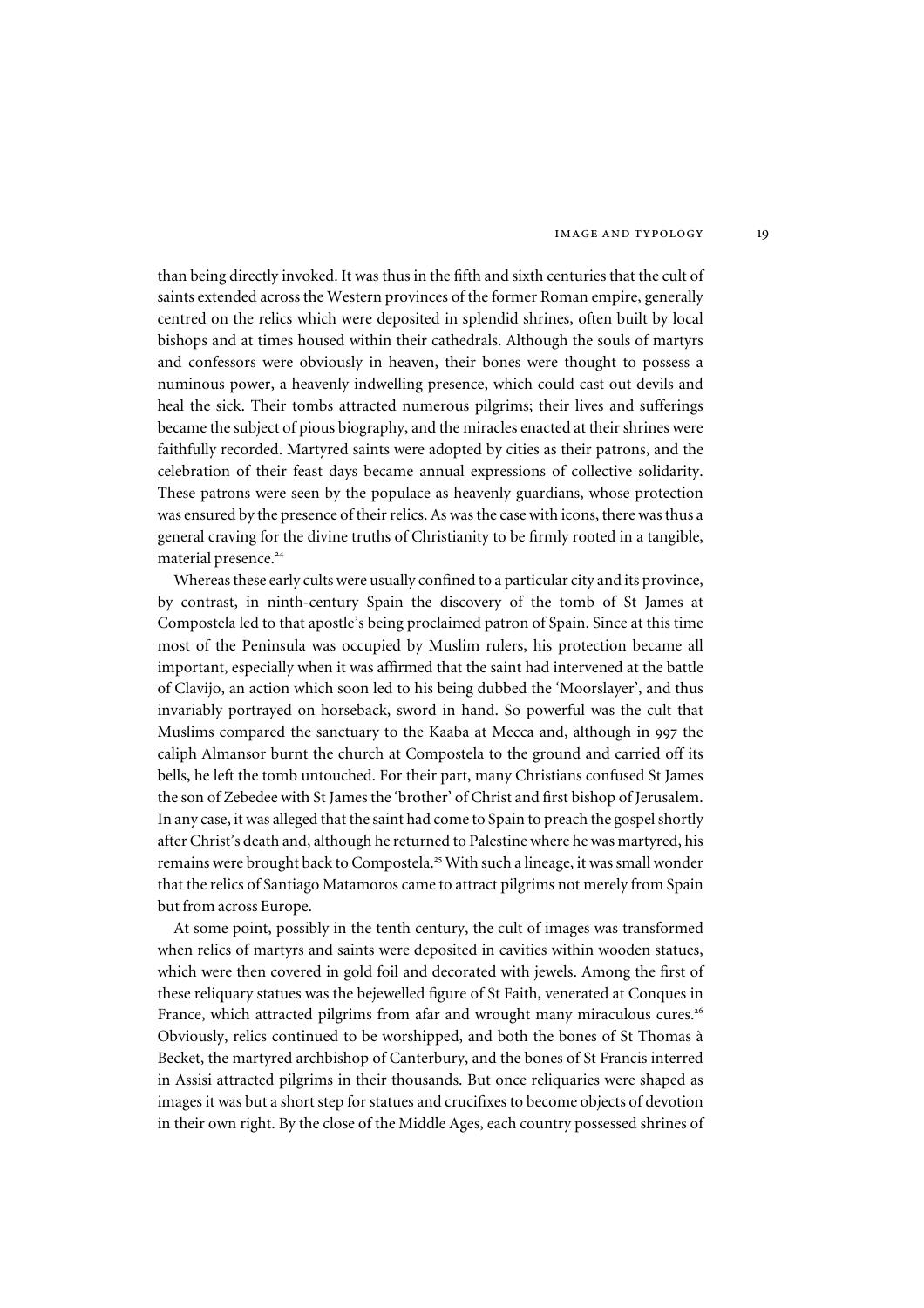#### 20 **MEXICAN PHOENIX**

images, mainly statues but including some paintings, which had become famous for their thaumaturgic powers and which thus generated devotion which raised them far above the level of mere representations.<sup>27</sup> By this time, many of these shrines were managed by the religious orders who derived both prestige and handsome donations from the presence of these miraculous images. Unlike its Eastern counterpart, the Latin Church failed to exercise any rigorous control over the manner in which holy images were manufactured, and oddities abounded. Nowhere was this more the case than at Compostela, where the figure of Santiago placed above his tomb had movable limbs and a sword attached, which on one occasion was used to knight a king of Castile.<sup>28</sup>

It was during the Middle Ages that the Eucharist also became an object of devotion. In 1215 the papacy formally defined the doctrine of the Real Presence, which was to say, that at mass the bread and wine were transformed by the words of consecration into the true body and blood of Christ. This definition was followed by the introduction of the feast of Corpus Christi in 1264 and again in 1317. By then members of the religious Orders, especially the Dominicans, were actively promoting the cult and the feast, for which St Thomas Aquinas composed prayers. By the fourteenth century the Eucharist was exhibited as a circular host, set in a jewelled silver or golden monstrance, often decorated with the rays of the sun, and placed on altars for worship or carried in processions. It later became common for churches to install tabernacles at the centre of their altars, where the communion hosts could be deposited. The permanent presence of the Eucharist in churches thus confirmed the sacred character of these buildings. In many ways, the tabernacle was the Christian version of the Ark of the Covenant, but whereas in Jewish synagogues the ark contained the scrolls of the Law, the Christian equivalent housed the sacramental sign of Christ's Real Presence.<sup>29</sup> Although the cult of the Eucharist sprang from the same desire for physical manifestation of the divine which had inspired devotion to icons, relics and statues, it differed in that devotion concentrated on a sign rather than an image and was derived directly from the central liturgy of the Church.

ii

The first Christians affirmed that Jesus Christ came to fulfil scriptural prophecy. Both the gospels and the epistles interpreted his mission as Saviour by citing biblical precedent. He was thus defined as a second Adam sent to liberate humanity from the effects of man's first sin and as a Moses come to lead the new Israel out of Egypt. He was both the Suffering Servant of Isaiah and a Messiah of the house of David. The comparison with Moses, however, was transformed when Christ was defined as the Paschal Lamb, offered up in sacrifice so as to initiate a universal exodus. Thereafter, he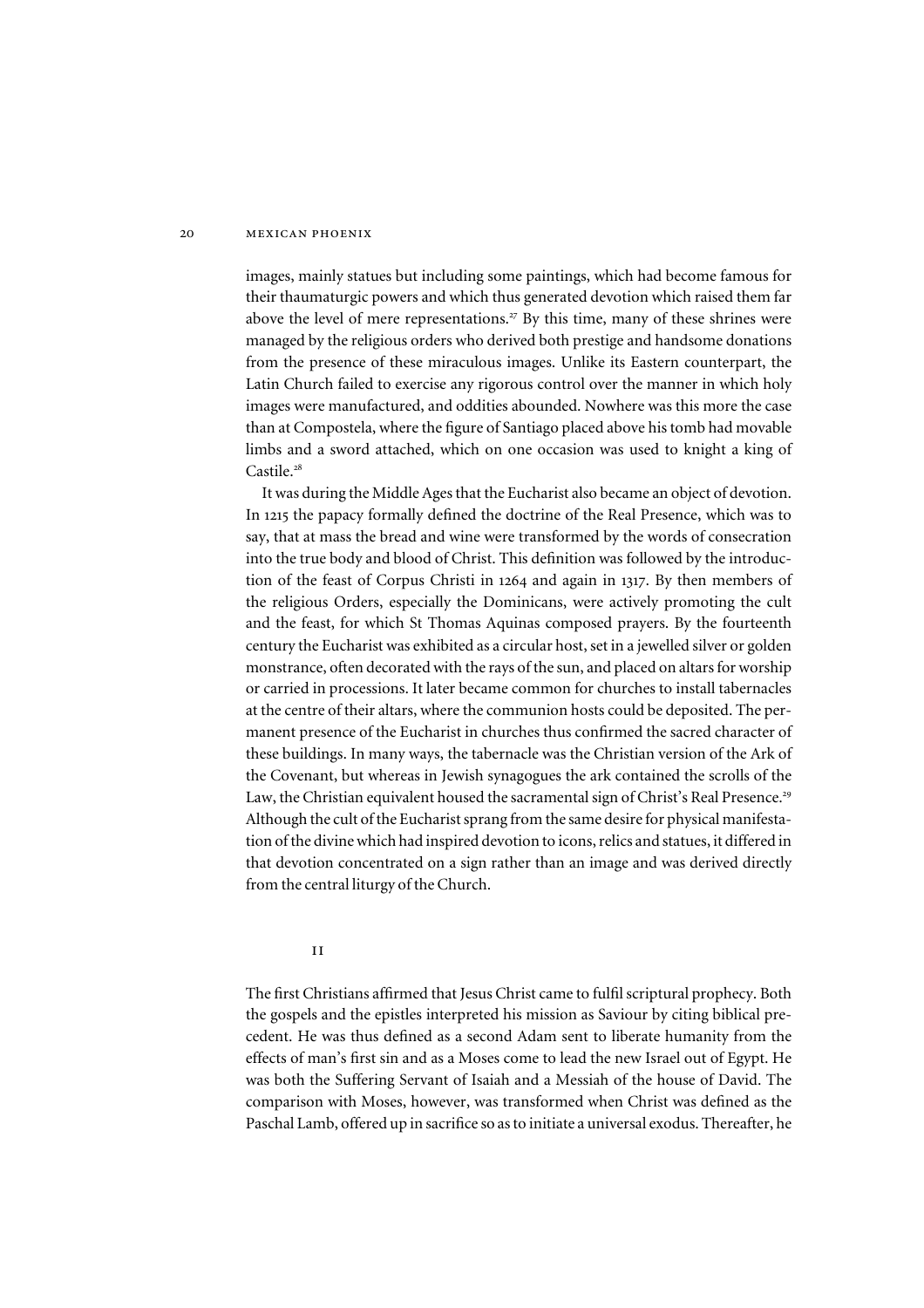was described both as high priest and as sacrificial victim. Far from mere metaphor, these titles derived from a mode of theological reasoning later known as typology. Its premise was that Old Testament events could be interpreted as types or figures of New Testament events, the relation defined as prophecy and fulfilment. At its most profound level, typology was based on biblical history and thus established a living relation between the two Testaments. To assert that Christ was a second Moses not merely implied an exodus, but also promised a revelation which completed God's prior revelation on Mount Sinai.<sup>30</sup>

With the inclusion of the Book of the Apocalypse in the New Testament, the intellectual reach of typological reasoning was projected onto the Christian future. Obviously, both the gospels and St Paul had preached the Parousia, the Second Coming of Christ, when he would reign in glory amidst the general resurrection of the saints. But in the last book of the Christian Bible this eschatological expectation was grounded in the apocalyptic visions of Daniel, Ezekiel, Isaiah and Zechariah. Christ was depicted as both a Davidic Messiah and as Paschal Lamb leading the new Israel into spiritual battle against Satan. In effect, typology became the basis of a theology of history in which Israel's ancient enemies, Babel, Sodom, Tyre and Babylon were invoked as figures of the Roman empire which was currently persecuting and martyring countless Christians. But despite the terrifying strength of Satan, manifest variously as a sevenheaded dragon and as the harlot of Babylon seated on a beast, final victory for the new Israel was assured. The Parousia was seen as a new Jerusalem, a city constituted by the army of martyred saints, a city with twelve gates symbolic of the twelve tribes and apostles, a city which was both temple and spouse of the Lamb. In this revelation the Jewish apocalyptic tradition was renewed and given Christian significance and, although its vivid imagery was to yield diverse interpretations, its unmistakable message was that the epoch stretching from Christ's Resurrection until his Second Coming was to be distinguished by bitter conflict between Babylon and Jerusalem.<sup>31</sup>

In the Eastern Church, however, the typological reasoning of the Apocalypse failed to capture the attention of theologians who were more concerned to discern the spiritual meaning of scripture by applying criteria taken from Platonic philosophy. It was typical of their approach that St John Damascene should have included biblical types within his Great Chain of Images, placing them between those images in scripture which denoted Divine Power and icons and other sacred objects. The examples of types that he mentioned were of such material objects as the Brazen Serpent made by Moses and the Ark of the Covenant, the one taken as referring to Christ and the other to Mary.<sup>32</sup> By and large, Greek theologians more employed allegory, which is to say, moral or spiritual interpretation than genuine typology. Indeed, in his *Ecclesiastical* History, Eusebius of Caesarea (c. 260–c. 340) declared that the first patriarchs had possessed the one true religion, worshipping God and adhering to the dictates of natural morality. By contrast, the Mosaic dispensation sprang from the need to restrain the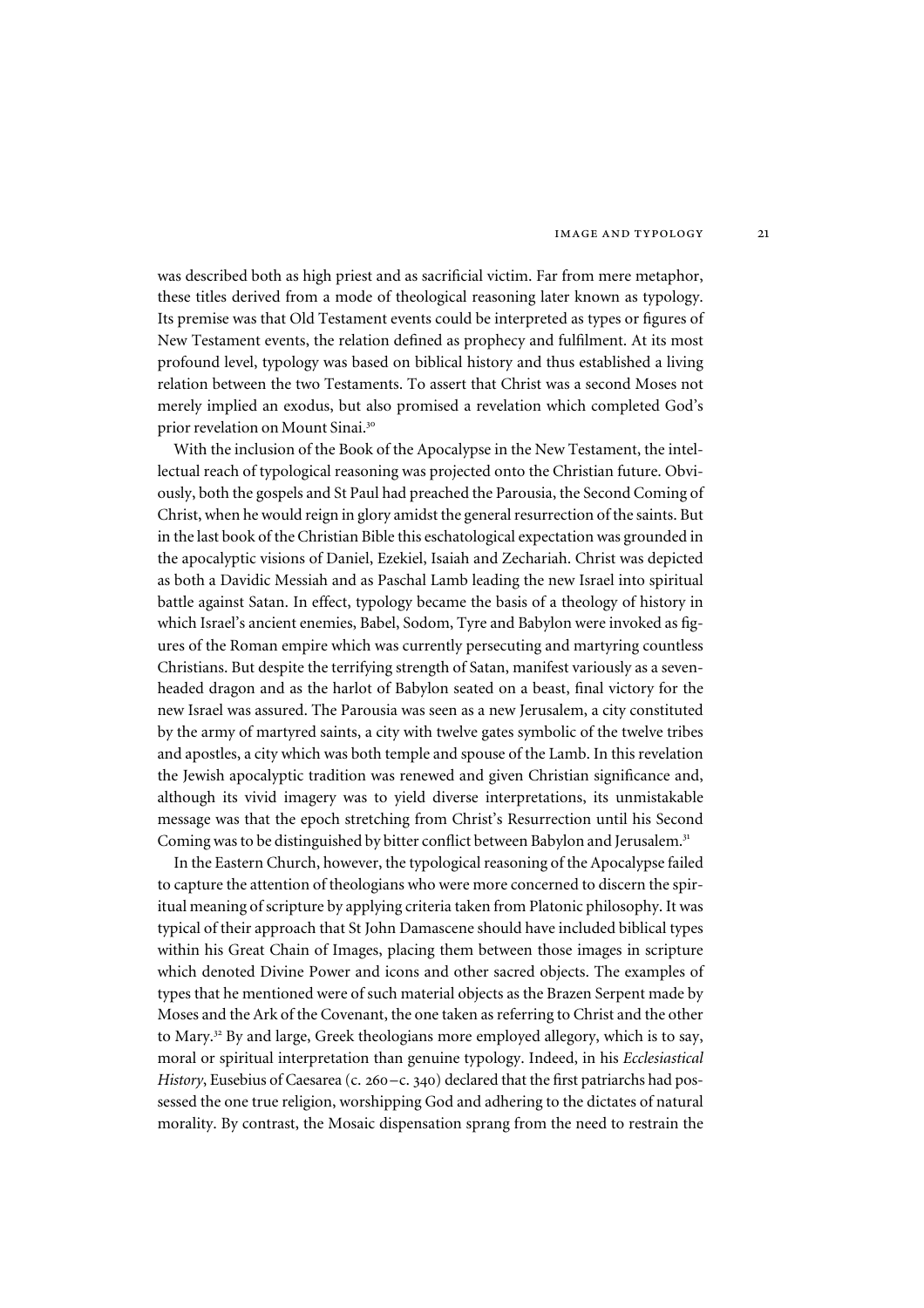#### 22 MEXICAN PHOENIX

Jews from idolatry by severe punishments. The value of the Old Testament chiefly consisted in its prophecy of Christ, whose Incarnation fulfilled the promise inherent in God's creation, and this marked a renewal of patriarchal religion. The conversion of Constantine and the establishment of a Christian empire was hence interpreted as the fulfilment of biblical prophecies to Abraham that in his seed all nations would be blessed, all human history and Christ's Incarnation thus reaching their culmination.<sup>33</sup>

All this was a far cry from St Augustine (354–430), who, in his short treatise *On Catechizing the Uninstructed*, followed the first apostles in giving neophytes an outline of biblical history, pausing at each stage from Adam to Moses, to explain its Christian signficance.<sup>34</sup> It was in his *City of God*, however, that St Augustine drew upon Revelation, St Paul and the apocalyptic books of the Old Testament to frame a dualistic vision of history. The typological basis of his theology of history was elucidated when he wrote: 'In the Old Testament the New lies hid; in the New Testament the meaning of the Old becomes clear.' <sup>35</sup> He thus read scripture not merely to note historical events, 'but events with prophetic meaning'. Thus Noah's ark was taken as a figure of the Christian Church, the sure refuge in the universal wreckage of humanity, and, more pointedly, the quarrel between Esau and Jacob over Isaac's birthright was taken as the type of Christians supplanting the Jews. But such interpretations were but incidental to his transformation of the obscure eschatological prophecies of the Apocalypse into a fully developed providential history of the cosmic conflict between Jerusalem and Babylon, the heavenly and earthly cities. He boldly identified the sequence of empires described in the Bible – Assyria, Babylon, Persia and Macedon – as embodiments of the earthly city and hence all dominated by pride and lust for dominion. Nor did he shrink from affirming that 'the city of Rome was founded to be a kind of second Babylon'.<sup>36</sup> By contrast, the biblical patriarchs and prophets, not to omit King David, represented the self-sacrificing virtues of those dominated by love of God. The strength of this typology was further illustrated when St Augustine depicted the City of God as wandering through the world in perpetual pilgrimage, like Israel in the desert, dependent on God for its survival. It followed that he did not endorse the Eusebian glorification of the Christian empire, since he asserted that all exercise of political power was tainted by its origin in the earthly city and hence accompanied by 'painful necessities' far removed from the impulses of Christian love. At the same time, he sought to defuse apocalyptic expectations by insisting that all the prophecies concerning the Messiah and the kingdom of God had been fulfilled with Christ's Incarnation, Passion and Resurrection. Dividing the history of the world into seven ages in imitation of the seven days of creation, he declared that Christ had inaugurated the sixth age, the equivalent to the fifth monarchy of Daniel, and that it would last until Christ's Second Coming.<sup>37</sup>

It was in the late twelfth century that the full implications of typological interpretation were explored anew by Joachim di Fiore (c. 1135–1202), a Cistercian abbot of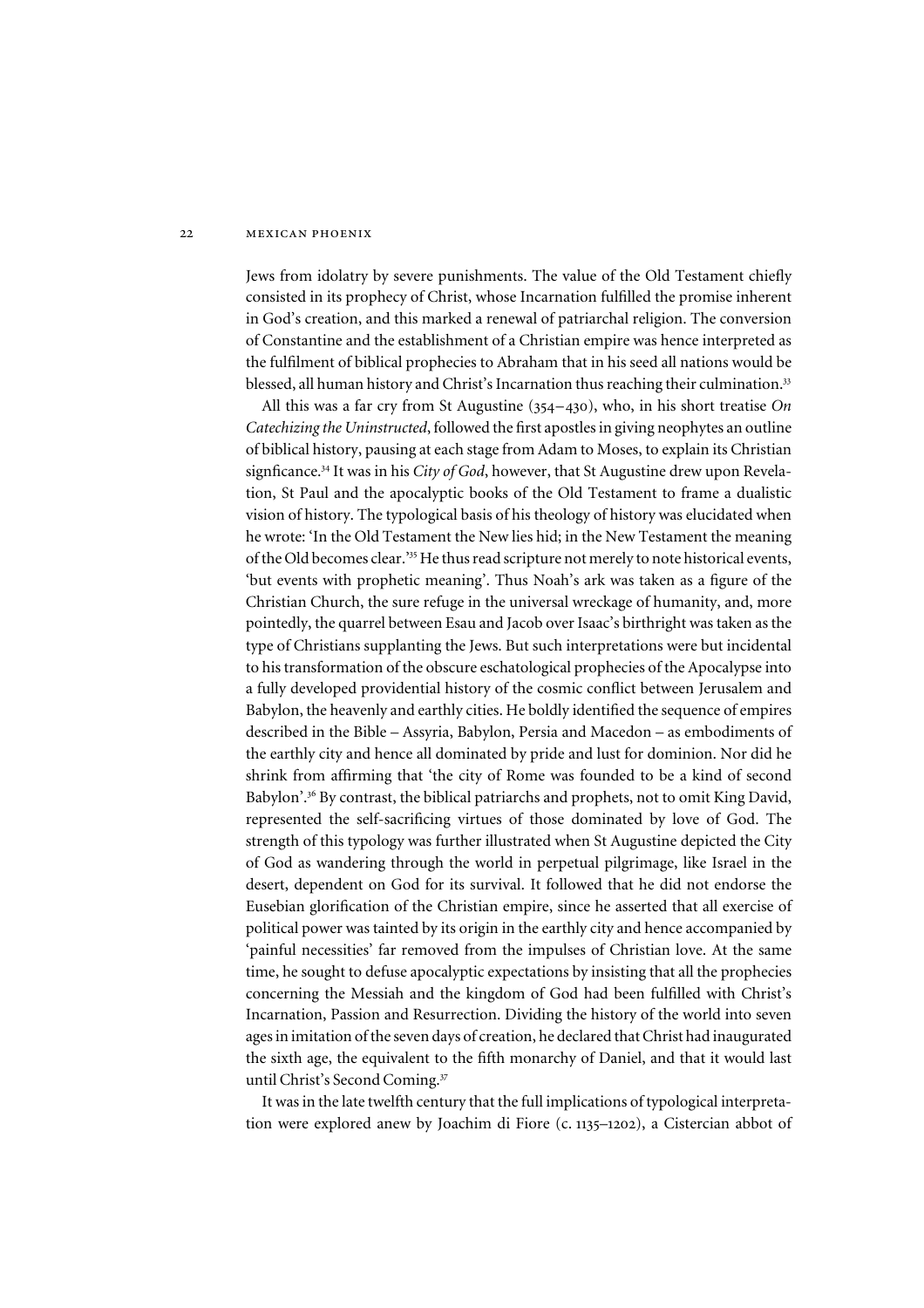Calabria, who argued that the history of Israel offered a complete prefiguration of Christian history, with each sequence divided into seven ages. He revised St Augustine's chronology by declaring that the sixth and penultimate age was only about to begin, and was to be an epoch of unparalleled conflict and expansion of the Christian faith, marked both by the appearance of Anti-Christ and by the preaching of two new orders of spiritual men. Superimposed upon this traditional scheme of seven ages was a grand Trinitarian sequence in which the first stage was the Mosaic dispensation presided over by God the Father, followed by the second stage initiated by Christ, but which was to make way for the third stage of the Holy Spirit, soon to begin during the turmoil of the sixth age. What was important here was not so much the details of Joachim's complex schemes, which were illustrated in diagrammatic 'figures' included in his texts, but rather his intellectual premise and method. In essence, he affirmed that contemporary events possessed an inner spiritual significance and that it was possible to discern their meaning by typological exegesis of Old Testament figures and events.<sup>38</sup> It was a method which derived from St Augustine, but which broke with the African Saint by its application to contemporary events and the immediate future. As such, it obviously had political potential and indeed was soon applied for the magnification of both kings and popes.

The tendency to confer theological significance upon contemporary events was strengthened by the charismatic personality of St Francis of Assisi and the sudden emergence of the mendicant orders. By precept and example St Francis inspired thousands of Christians to abandon all worldly entanglements and to embrace 'Our Lady Poverty' as their social ideal. As pilgrims and mendicants, the early friars embodied St Augustine's vision of the City of God as a band of travellers forever strangers in the earthly city. Moreover, when it became known that St Francis had experienced the divine infliction of stigmata on his suffering body, he was venerated as a second Christ. After his canonization the church at Assisi was decorated with the famous paintings by Giotto, which depict the principal moments of his life, including the miracles he had wrought. It was St Bonaventure, the Franciscan Order's leading theologian and master-general, who identified St Francis as the angel of the apocalypse who opened the seal of the sixth age, thus clearly placing the saint within the general frame of Joachite prophecy.<sup>39</sup> In later years the Spiritual branch of the Order was to claim that St Francis had inaugurated the third stage, that of the Holy Spirit.

By the fifteenth century, Western Europe was torn asunder by warfare, the plague, and a schism caused by rival claimants to the papacy. These events generated a widespread sense of crisis which was often accompanied by a craving for radical renewal. Joachite prophecy often took a political form, with the advent of a world emperor or an angelic pope canvassed as heaven's solution for current ills. At the same time, the growing power of the Ottoman Turks, which was to lead to the fall of Constantinople in 1454, was interpreted as a sign of the Anti-Christ. In a treatise on the papal schism,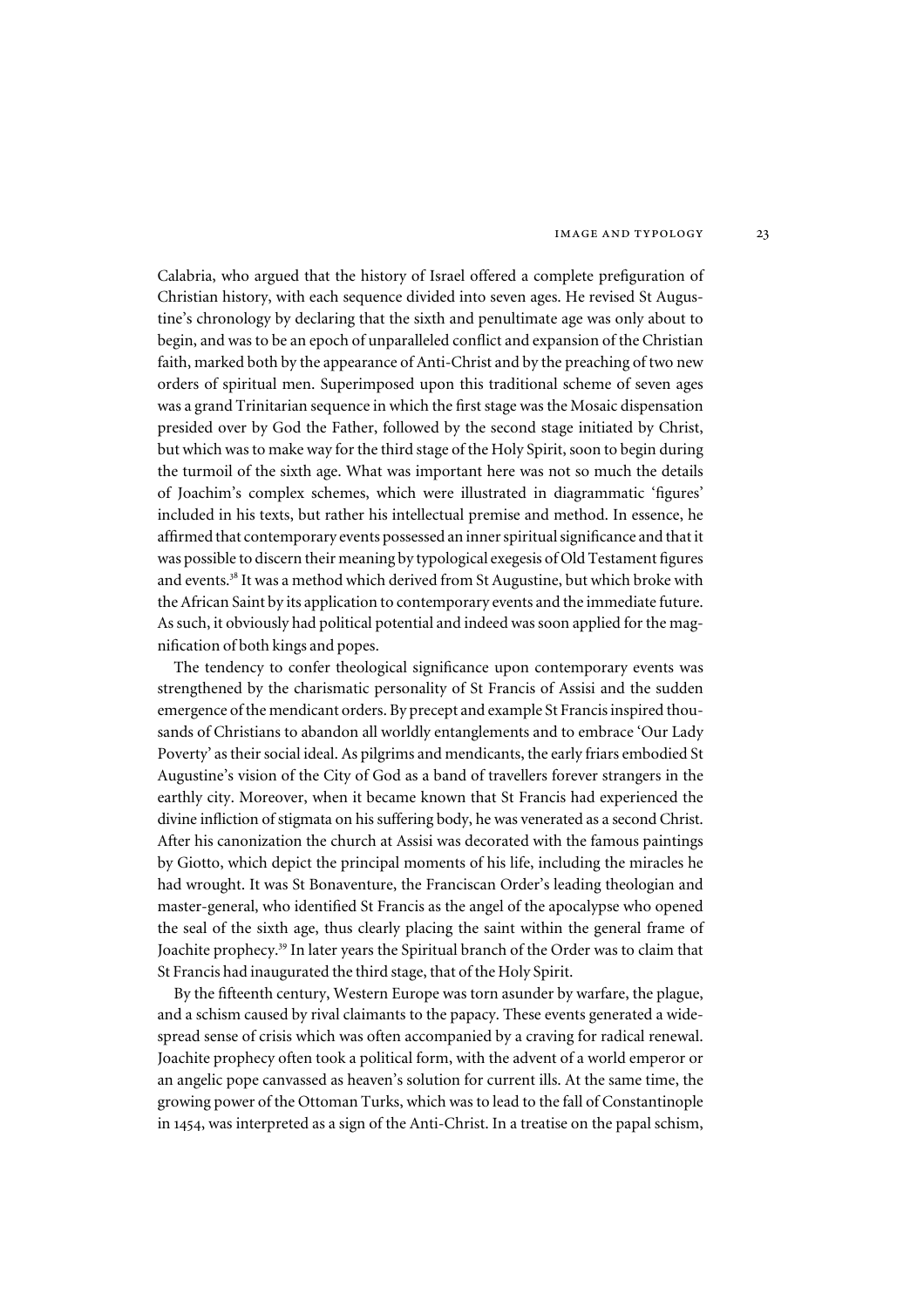St Vicente Ferrer (1350–1413), a Valencian Dominican, cited the Book of Daniel's vision of four beasts threatening Israel as a prefiguration of the four schisms which had afflicted the Christian Church, identifying them successively as the Jews, the Saracens under Mahomet, the Greeks at Constantinople who denied the pope's authority, and lastly, the rival claimants to the papacy. In 1398 Ferrer was granted a vision of Christ flanked by St Francis and St Dominic, in which he was charged with the task of preaching repentance and preparing the faithful for the end of the world. He spent the remainder of his life in missions, forming confraternities and encouraging his followers to practise self-flagellation as their penitence. Towards the end of his life he wrote to Benedict XIII asserting that if the preaching of St Francis and St Dominic had achieved spiritual renewal, the Orders they founded had fallen into decay, leaving Christendom in ruin, so that the advent of Anti-Christ and the end of the world could soon be expected.<sup>40</sup> As can be seen, the application of Joachim di Fiore's method, which is to say, the interpretation of contemporary events by scriptural figures, could lead to radically different conclusions.

#### iii

In his defence of holy images, St John Damascene affirmed that in addition to scripture the Church drew on the unwritten tradition which was manifest in its liturgy. There was, for example, no scriptural instruction on how baptism was to be administered or as to the form of the Eucharistic celebration. So also, nowhere was there any reference to the Trinity in the New Testament, or any definition of Christ as 'one person with two natures'. <sup>41</sup> If such considerations were advanced to justify veneration of icons, how much more could they have been cited concerning the deep veneration of the Virgin Mary that then characterized the Christian Church. In this case, there was indeed scriptural justification. At the Annunciation the angel Gabriel told Mary that: 'The Holy Spirit shall come upon thee, and the power of the Highest shall overshadow thee: therefore that which is to be born of thee shall be called holy, Son of God.' There was here a possible reference to the Book of Exodus, where we read that the cloud, symbol of God, covered the Ark of the Covenant with its shadow and 'the glory of the Lord filled the tabernacle'. So also, when Mary went to the hills of Judah to visit her cousin Elizabeth, she was greeted as another Ruth, which was to say, bearing the child of the house of David. Her reply, later known as the Magnificat, was a highly wrought text, filled with echoes of the Old Testament, in part based on the song of Hannah, the once barren mother who was to bear the prophet and high priest Samuel, but also on reminiscences of the prophetess Judith and the general tendency of prophets to address Israel as a woman.<sup>42</sup>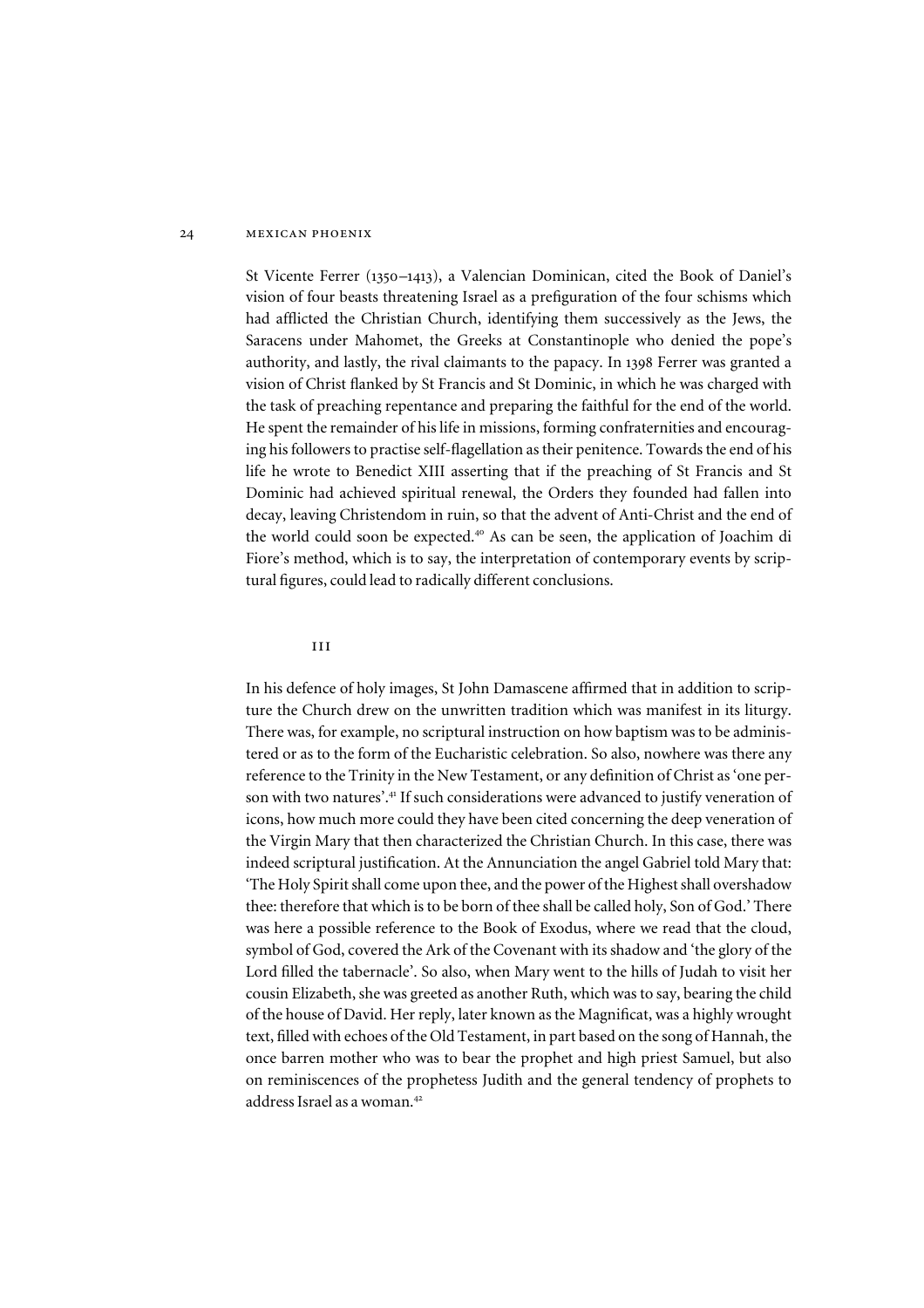In the first instance, devotion to Mary derived from her role in the scheme of salvation. It was in the second century that St Irenaeus (c.  $130 - c$ . 200), bishop of Lyons, developed the implications of St Paul's definition of Christ as the second Adam so as to include Mary:

> for Adam had necessarily to be restored to Christ, that mortality be absorbed in immortality, and Eve in Mary, that a virgin become the advocate of a virgin, should undo and destroy virginal disobedience by virginal obedience.<sup>43</sup>

Once Mary was thus identified as the second Eve, then obviously the way was open for devotion to grow and scripture to be ransacked to celebrate her as both Virgin and Mother. Generally described as sinless, she was soon thought to have been taken up to heaven after her death by Christ. But her most glorious title derived from the exigencies of the bitter theological disputes that centred on the precise terms in which Christ could be defined as both God and man. It was in order to defend the doctrine of the Council of Ephesus (431) that Mary was audaciously acclaimed as the Mother of God, in Greek, Theotokos, and in Latin, Deipara.<sup>44</sup> Henceforth, there could be no doubting her central role in the economy of salvation.

Like other theologians, St Augustine interpreted Mary's role as analogous to that of the Church and, indeed, saw her as the prototype of the Church. In her reply to the angel Gabriel: 'Behold the handmaiden of the Lord: be it done to me according to thy word', Mary had acted, so to say, as the first Christian. Moreover, St Augustine asserted that the Church was also the mother of Christ, which was to say, that through the actions of its members it brought forth Christ into the world, much as Mary had given birth to Christ in the flesh. Both Mary and the Church were virgins, in their essence uncorrupted by sin, and both the Church and Mary were animated by the Holy Spirit.<sup>45</sup> At much the same time as St Augustine, in the fifth century, Mary was also identified as the Woman of the Apocalypse. For in the antithesis of Jerusalem and Babylon, the role of the Church, the new Israel, was presented in chapter 12 under the symbolic form of a woman with child threatened by Satan:

> And there appeared a great sign in heaven; a woman clothed with the sun, and the moon under her feet, and upon her head a crown with twelve stars: and she being with child cried, travailing in birth, and pained to be delivered. And there appeared another sign in heaven; and behold a great red dragon, having seven heads and ten horns, and seven crowns upon his heads . . . And there was war in heaven: Michael and his angels fought against the dragon; and the dragon fought and his angels prevailed not . . . And when the dragon saw that he was cast unto the earth, he persecuted the woman which brought forth the man child. And to the woman were given two wings of a great eagle, that she might fly into the wilderness.<sup>46</sup>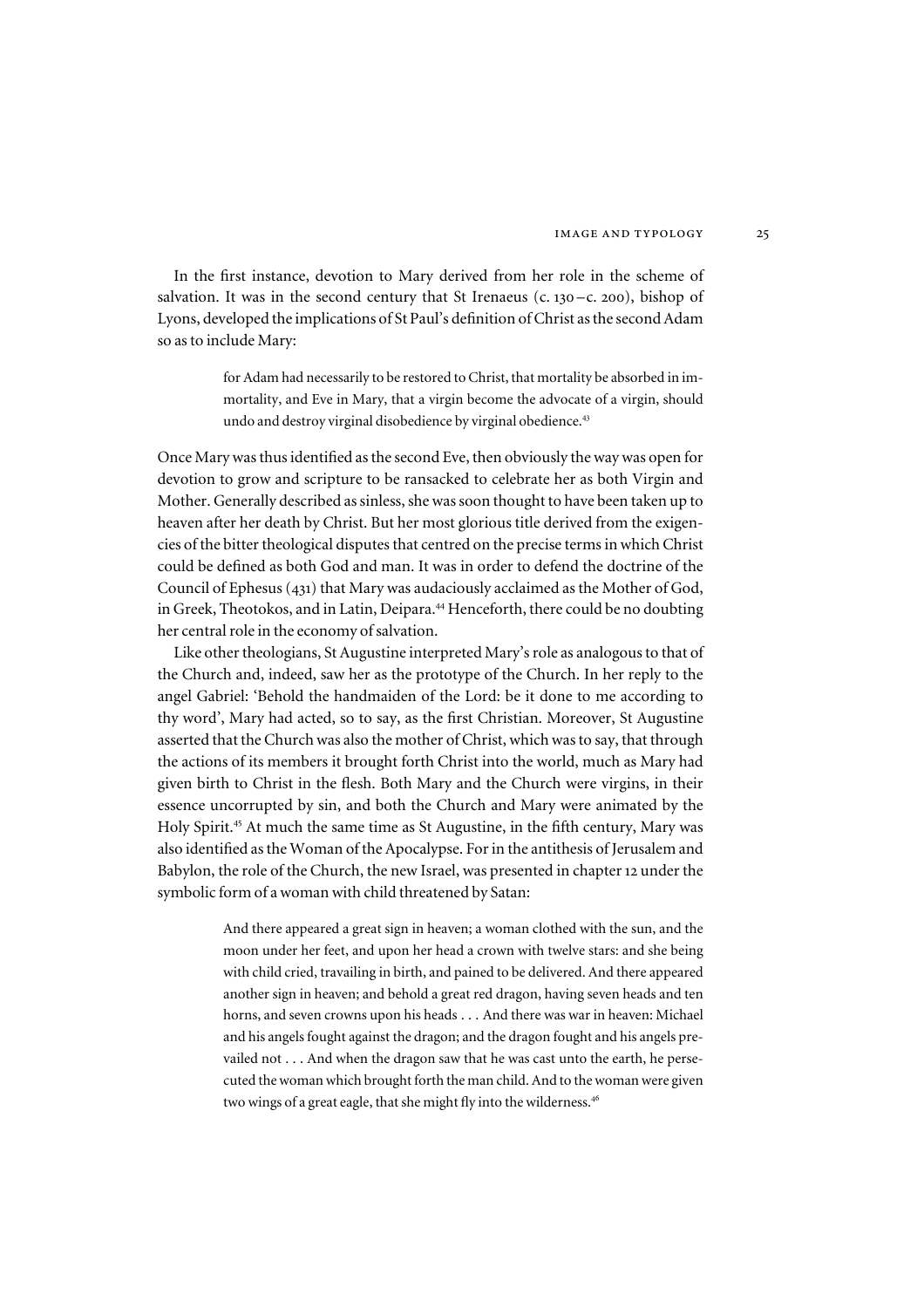Although the woman was generally identified as the type or figure of the Church, as both the new Israel and the new Jerusalem, some theologians also came to identify her as the Virgin Mary. In a text later ascribed to St Augustine, a contemporary of the African Saint wrote:

> In the Apocalypse of John the Apostle it is written, that the dragon stood before the Woman who was ready to be delivered, that, when she should be delivered, he might devour her. Now none of you is ignorant that the dragon is the devil, and that by the woman is signified the Virgin Mary, who, herself all-pure, gave birth to our Head all-pure; who also in her own person showed forth a figure of the holy Church. For just as she, in giving birth to her Son, still remained a virgin, so too does the Church in all time give birth to His members without losing her virginity.<sup>47</sup>

One consequence of this identification was that Mary was seen both as a protagonist in the perennial war of Jerusalem and Babylon and as sign and symbol of the Church. All these scriptural titles of Mary could be thus cited as referring to the Church, so that devotion to Mary also entailed devotion to the Church, which was to say, to use the terms of a later period, the mystical body of Christ.

In the Eastern Church it was no coincidence that the chief advocates of the cult of images were those theologians who also exalted devotion to the Mother of God. In his sermons on the Assumption of Mary, St John Damascene affirmed that 'she found an abyss of grace which kept her double virginity undefiled, her virginal soul no less spotless than her body'. He taught the doctrine of the Greek Church that after Mary had been placed in her tomb by the apostles, where she lay for three days, Christ himself descended to raise her up to heaven, body and soul. Here was a doctrine, the Dormition, which was to be commemorated in countless icons and was to form a principal feast in church liturgy. But St John Damascene also applied to Mary any number of scriptural types or figures, in which holy objects of the Old Testament were all seen as prefigurations of Mary's role:

> Thou art the royal throne which angels surround, seeing upon it their very King and Lord. Thou art a spiritual Eden, holier and diviner than Eden of old. That Eden was the abode of the mortal Adam, whilst the Lord came down from heaven to dwell in thee. The ark foreshadowed thee who kept the seed of the new world. Thou didst bring forth Christ, the salvation of the world, who destroyed sin and its angry waves. The burning bush was a figure of thee, and the Tables of the Law, and the ark of the testament. The golden urn and candelabra, the table and the flowering rod of Aaron were significant types of thee.<sup>48</sup>

Obviously, what this plethora of symbols had in common was that all referred to Mary's maternal role in bringing Christ into the world. Other figures not mentioned in this passage were the ladder seen by Jacob in Bethlehem and the closed door of the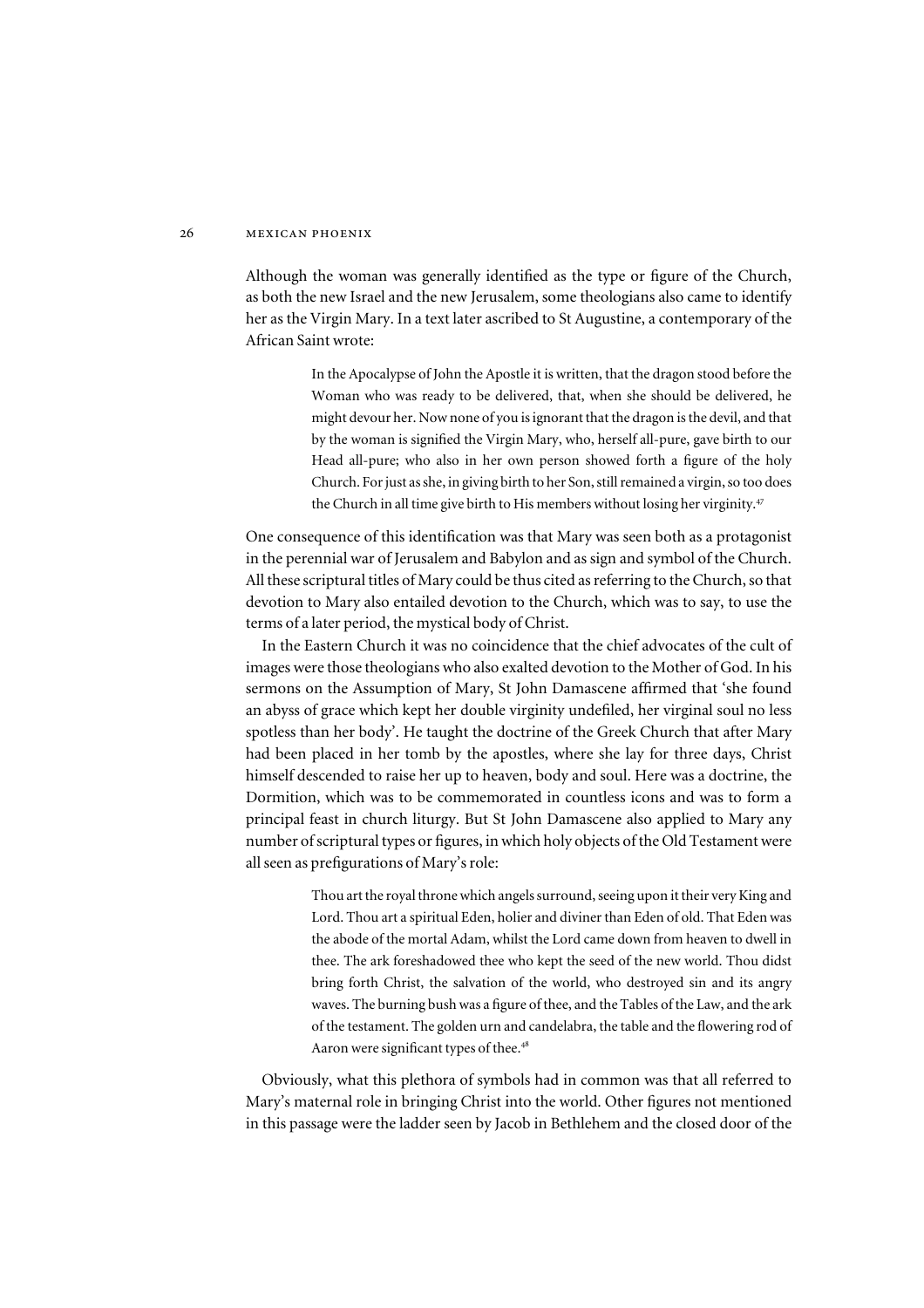#### image and typology 27

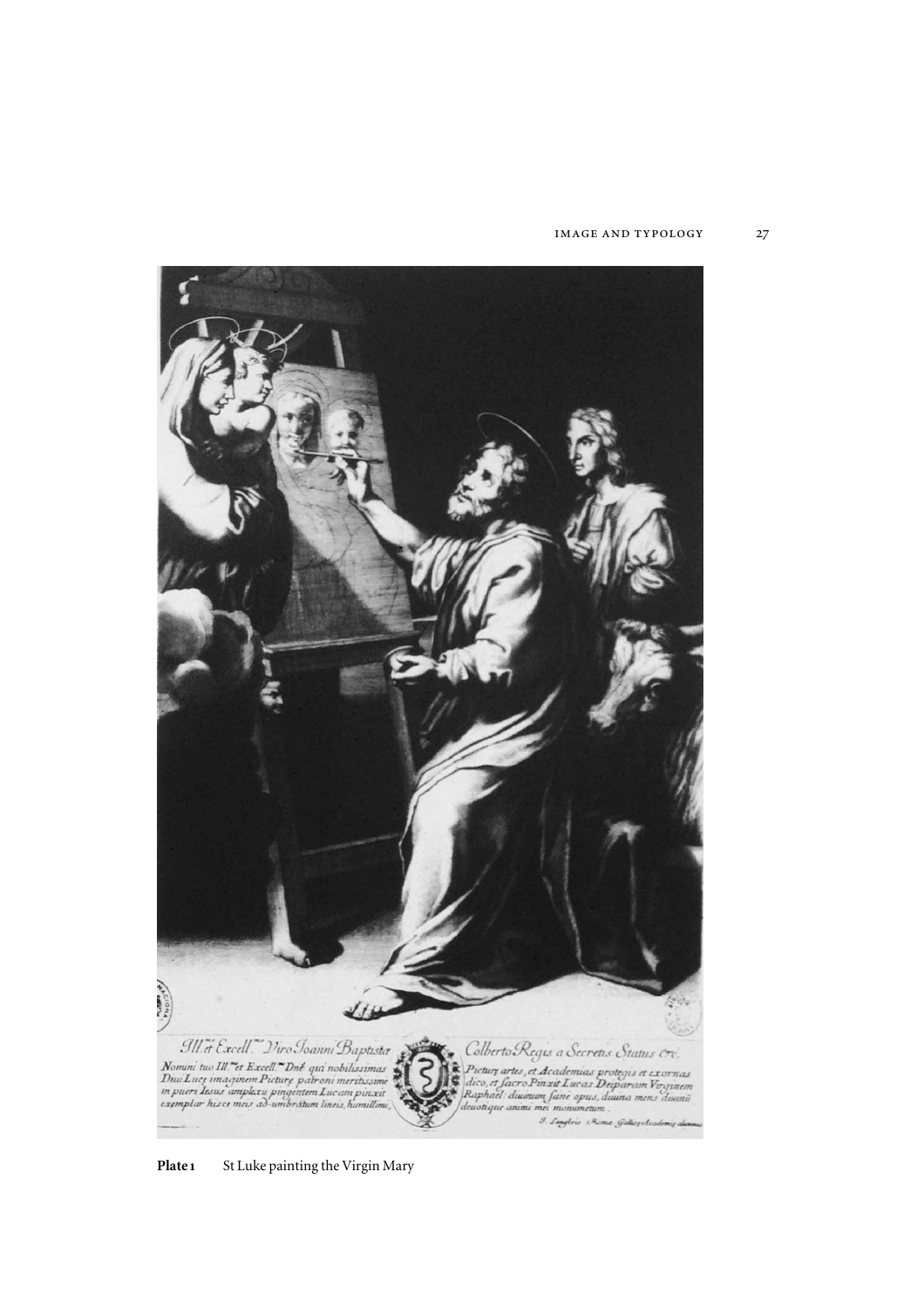Temple seen by Ezekiel. But of these figures, the most commonly repeated and the most powerful was the acclamation of Mary as the new Ark of the Covenant, with Christ in her womb as the equivalent of the Tables of Law. But she was also commonly described as the burning bush seen by Moses on Mount Horeb, since God appeared and spoke in the midst of fire without consuming the bush. Finally, the symbol of Aaron's calling as high priest had been that his rod alone among the rods of the tribes of Israel had flowered, a figure in which Mary was the rod and Christ the flower.

Here is no place to describe the ever-growing devotion to the Virgin Mary which characterized medieval civilization and which was expressed in countless prayers, poems, paintings and treatises. What requires emphasis, however, is that in the late Middle Ages particular images of Mary, mainly statues but including some paintings, became the objects of intense devotion and were venerated for the miracles performed in their sanctuaries. If some of these cult images were attributed to St Luke, others were thought to possess a miraculous, even a heavenly origin. Among the most spectacular of these Marian devotions was the Holy House of Loreto, a small chapel no more than thirty-one feet long and thirteen wide, built of rough stone and brick, which was assumed to be the self-same house in Nazareth where Mary was born and where the Annunciation and Conception of Jesus occurred. According to later accounts it was in 1291 that an angelic host had transported the house from Nazareth, first to Tersato in Dalmatia and then to Loreto, situated close to the Adriatic Sea at Ancona. Although there is evidence of devotion to a smoke-blackened image within this chapel since the twelfth and thirteenth centuries, it was only after the publication in 1472 of the narrative of its miraculous origin that it was recognized as the premier Marian shrine in Italy. In 1507 Pope Julius II placed the sanctuary under papal jurisdiction and thereafter commissioned leading artists to 'clothe' the chapel in a classical marble frame, decorated with skilfully wrought reliefs depicting the Virgin's life and accompanied by figures of sybils and prophets. In this Renaissance form the Santa Casa of Loreto was to attract countless pilgrims during the ensuing centuries, the devotion vigorously promoted by the Jesuits who established a college in the town.<sup>49</sup>

Theological justification for the cult of Marian images was provided by Blessed Amadeus of Portugal (Joannes Menesius da Silva, 1431–82), a Franciscan visionary and founder of a reformed congregation of his Order in Italy. In his *New Apocalypse*, he revealed that the archangel Gabriel had confirmed to him the doctrine of Mary's Immaculate Conception, thereby affording heavenly approbation for a dogma already sustained by Duns Scotus and other Franciscans. But it was his prophecy of the imminent advent of an angelic pope which attracted influential interest, since he foresaw that this pope would unite the Eastern and Latin Churches and inaugurate a new, transfigured epoch in the history of Christendom. It was in his eighth and last 'rapture' that Amadeus portrayed Mary informing the apostles that she would be 'bodily present' in her holy images until the end of the world, her presence made manifest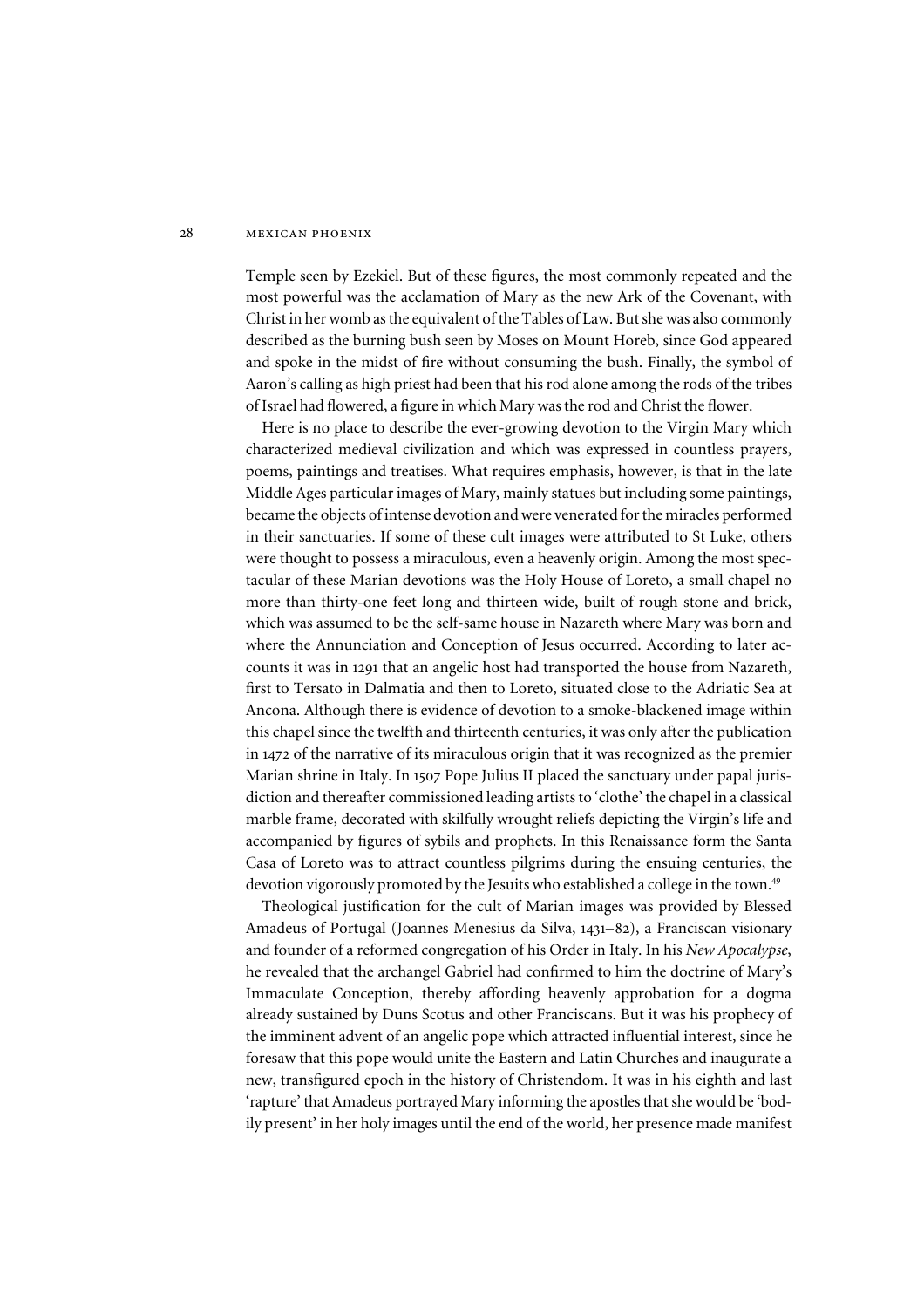by the miracles she would perform through them. Although Amadeus' writings were condemned as heretical or misguided by orthodox theologians, in Spain several Franciscans defended him, and St Peter of Alcántara sponsored the publication of an extended commentary on his work, thereby diffusing knowledge of revelations which hitherto had been known only to those who had access to manuscript copies.<sup>50</sup>

#### iv

Late medieval devotional excesses provoked the sharp criticism of Christian humanists such as Desiderius Erasmus (1466/9–1536), who condemned the popular practice of praying to individual saints for particular assistance, arguing that such forms of piety were 'not a great deal different from the superstitions of the ancients'. It was not so much the practices in themselves as the attitudes which inspired them that he condemned, since all devotion should be directed towards Christ, through whom men were led to God, abandoning material things in favour of the spiritual world. He asserted: 'Charity does not consist in many visits to churches, in many prostrations before the statues of saints, in the lighting of candles.' Instead of such practices, one should imitate the virtues of the saints and seek God in prayer. So also, 'when you venerate the image of Christ in the paintings and other works of art that portray him, think how much more you ought to revere that portrait of His Mind that the inspiration of the Holy Spirit has placed in Holy Writ'. In effect, Erasmus advocated a simplified, evangelical Christianity which would replace the complications of scholastic theology and popular devotions with a religion based on scripture and the teachings of the early Fathers. Although later condemned by the Counter-Reformation popes, the writings of Erasmus offered a model of Christian humanism that was destined to emerge again in Catholic circles in the late eighteenth century.<sup>51</sup>

With the Reformation, the cult of images was brought to an end in all parts of Europe where the new Churches prevailed. Protestantism was a religion of the word, be it heard as scripture, sermon or hymn, so that the ear and its apprehension, which Greek theologians had thought inferior to the eye and its vision, now gained primacy of esteem. In the event, the Reformation was fired by a 'revolutionary iconoclasm', in which mobs invaded churches and smashed images, altars and windows. The Mosaic injunction against idols was taken literally and church walls, once covered with scenes taken from the Bible, were whitewashed, and decorated only with the inscription of scriptural texts. Henceforth, there was to be no further practice of pilgrimage, no invocation of saints and their images, no more prayers to the Virgin Mary, and no more miracle-mongering and apparitions. Equally important, the Reformers condemned the whole system of allegorical exegesis of the Bible and sought to bring in a literal reading of scripture. However, although Luther at first doubted whether the Book of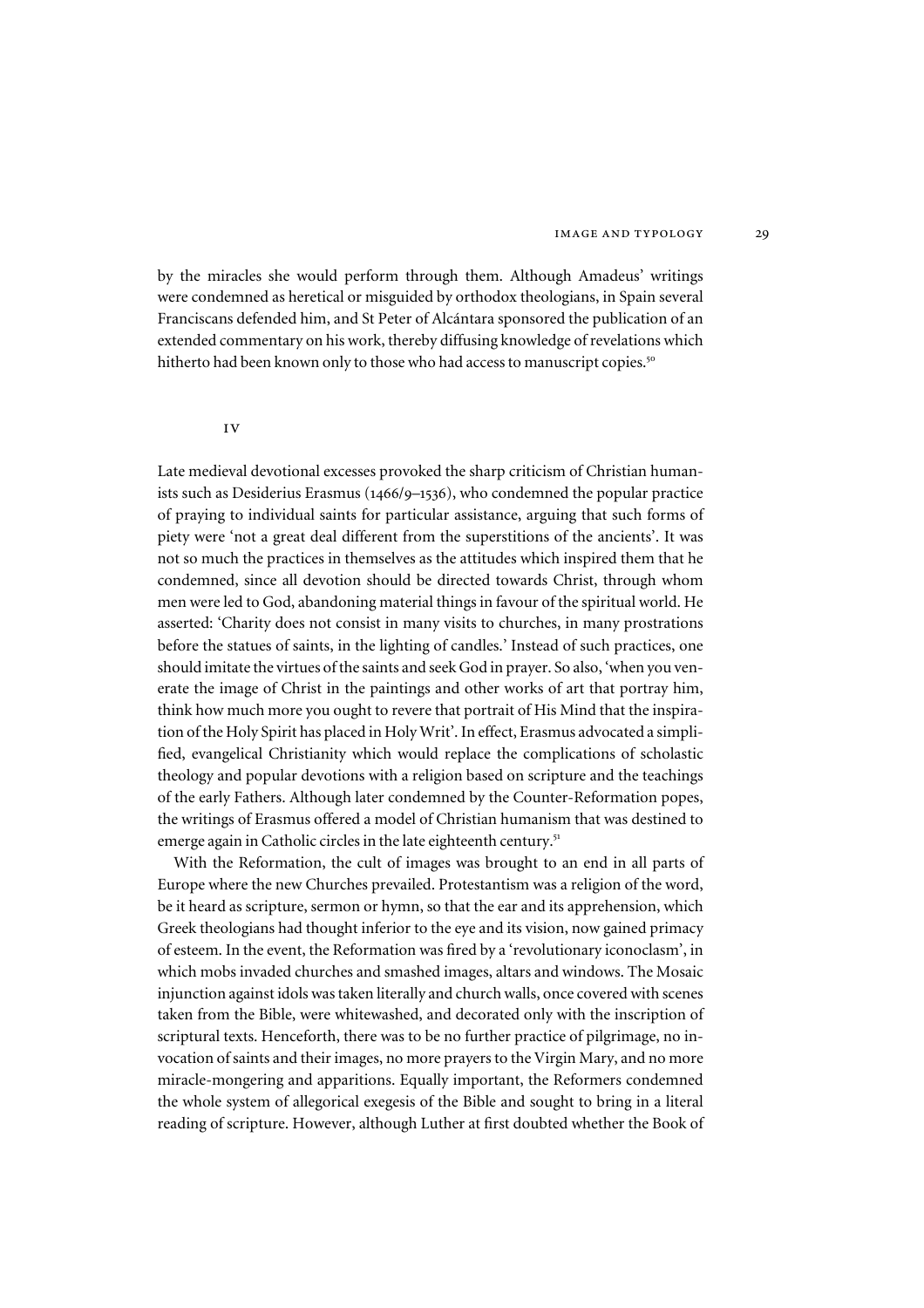the Apocalypse was canonical, the exigencies of Church politics soon led him to accept a revised form of typology in which the papacy was denounced as the Harlot of Babylon and as Anti-Christ. The Augustinian antithesis of Jerusalem and Babylon was adopted to express the difference between Protestantism and Catholicism. Indeed, Luther and other Reformers were persuaded that the end of the world was imminent and that the epoch in which they lived was to be characterized by the final battle between the new Israel and Anti-Christ. Among the more radical Protestants, such as the Anabaptists, the Joachite doctrine that the Age of the Holy Spirit had arrived or was about to arrive enjoyed wide circulation.<sup>52</sup> In effect, the more Protestants relied on the Bible as their religious mainstay, the more inclined were they to accept the projection of typological interpretation into the present and the future.

The reaction of the Catholic Church to this assault was slow and hesitant. But at session 25 of the Council of Trent  $(1545-63)$ , the traditional veneration of holy images was reaffirmed, albeit together with a warning against superstition and a demand for careful regulation by bishops of all cults of images and relics. The precise wording of the decree reflected traditional doctrine:

> And they must also teach that images of Christ, the virgin mother of God and the other saints should be set up and kept, particularly in churches, and that due honour and reverence is owed to them, not because some divinity or power is believed to lie in them as reason for the cult, or because anything is to be expected from them, or because confidence should be placed in images as was done by pagans of old; but because the honour showed to them is referred to the original which they represent: thus, through the images which we kiss and before which we uncover our heads and go down on our knees, we give adoration to Christ and veneration to the saints, whose likeness they bear. And this has been approved by the decrees of councils, especially the second council of Nicaea, against the iconoclasts.

As can be observed, the classic defence of St Basil the Great was here incorporated into the governing statutes of the Counter-Reformation Church.<sup>53</sup> What has been less observed is that the works of St John Damascene and, to a lesser extent, St Theodore of Studios were repeatedly printed in Latin editions in the sixteenth and seventeenth centuries.<sup>54</sup> The effect of their influence was to modify the simple Tridentine doctrine of holy images as mere representations of heavenly originals.

The Council of Trent also reaffirmed the doctrine of the Real Presence of Christ in the Eucharist, stating that:

> After the consecration of the bread and wine, our lord Jesus Christ, true God and true man, is truly, really and substantially contained in the propitious sacrament of the holy eucharist under the appearance of those things which are perceptible to the senses.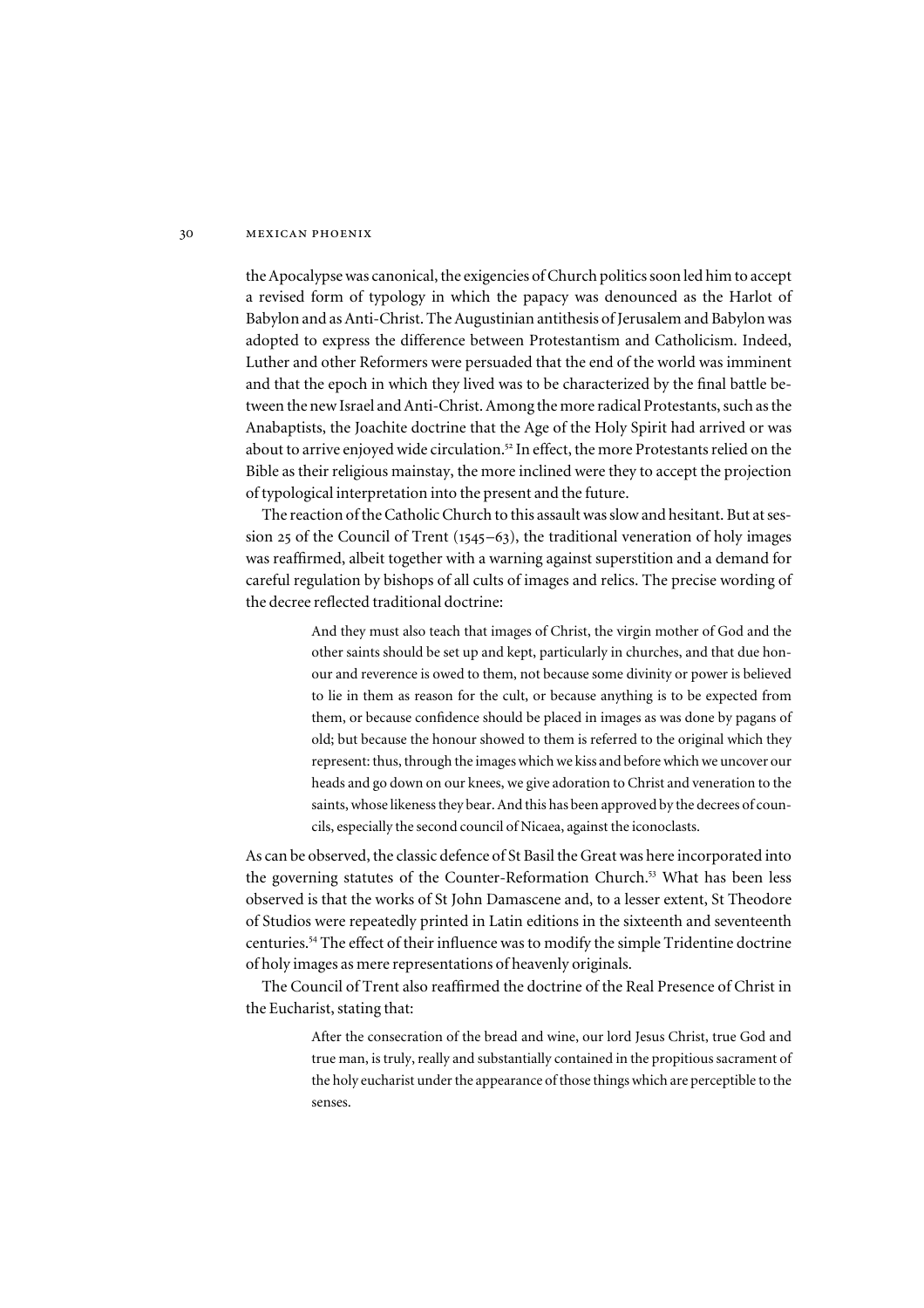It followed from this doctrine, which was best called transubstantiation, that all Christians should 'reverently express for this holy sacrament the worship of adoration which is due to the true God'. Thus, whereas images were to be honoured and venerated, the Eucharist was to be adored. And the Council commended the feast of Corpus Christi in which the Eucharist was carried in public procession through the streets.<sup>55</sup> It was thus destined to figure in the post-Tridentine calendar as a major feast, second only to the celebrations of Holy Week, and marked by processions in which all the institutions of the Church, the religious orders, the chapters of canons, and the confraternities, paraded through the streets.

The only typological theme which can be found in the Tridentine decrees arose from the Council's insistence that, contrary to the Protestant affirmation, Christ instituted the Eucharist as a rite of sacrifice:

> For after celebrating the old passover which the whole people of the children of Israel offered in memory of their departure from Egypt, he instituted a new passover, namely the offering of himself by the church through its priests under visible signs, in memory of his own passage from this world to the Father, when he redeemed us by the shedding of his blood, rescued us from the power of darkness and transferred us to his kingdom.

This was prefaced by the citation of the Letter to the Hebrews, where Christ was defined as a high priest of the order of Melchisedech, whose bloody sacrifice on the cross should be represented in the manner of the Last Supper.<sup>56</sup>

To counter the Protestant tenet that their church was a new Israel liberated from a Babylonian captivity, the Catholic Church resolutely defended the institutions and practices of medieval religion. But it also sought to deploy the intellectual and aesthetic achievements of the Italian Renaissance to strengthen its prestige. Even before the Reformation, Julius II had not only covered the Holy House of Loreto with marble walls, but also initiated the destruction of St Peter's, a basilica which had been funded by Constantine the Great, in order to replace it with the majestic edifice designed by Bramante. Thereafter, all the resources of Renaissance architecture, painting and sculpture, later to be transmuted into mannerist and baroque styles, were employed to build and renovate churches across Catholic Europe. If Protestantism was a religion of the word, Catholicism remained, or became, a religion of the image. But there was a price to be paid for the adoption of this classical culture. Renaissance art, so it has been argued, robbed holy images of their religious power, since they became mere objects of aesthetic enjoyment. Virgins painted by Raphael or Murillo were admired for their beauty; they rarely induced prayer.<sup>57</sup> So too, in reaction to the Protestant emphasis on scripture, theologians presented the Catholic religion as the fulfilment of all humanity's quest to attain knowledge of the Godhead. Typology was abandoned in favour of